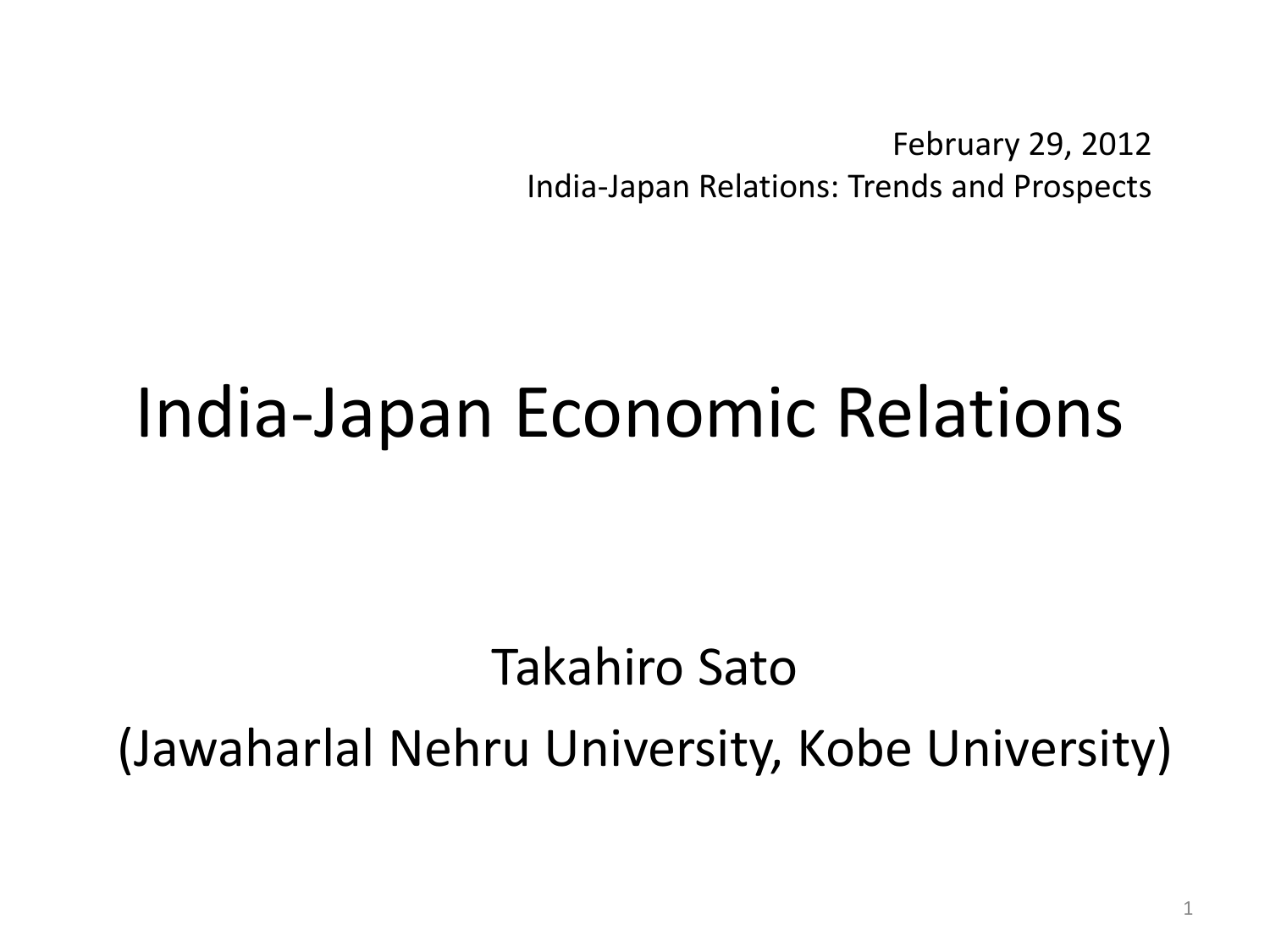# **Outline**

Introduction

- 1 Historical Backgrounds of India-Japan Economic Relations
	- 1-1 Before World War II
	- 1-2 After World War II
- 2 Bilateral Trade between India and Japan
- 3 Bilateral Capital Flow between India and Japan
- 4 Bilateral Labor Flow between India and Japan
- 5 Closing Remarks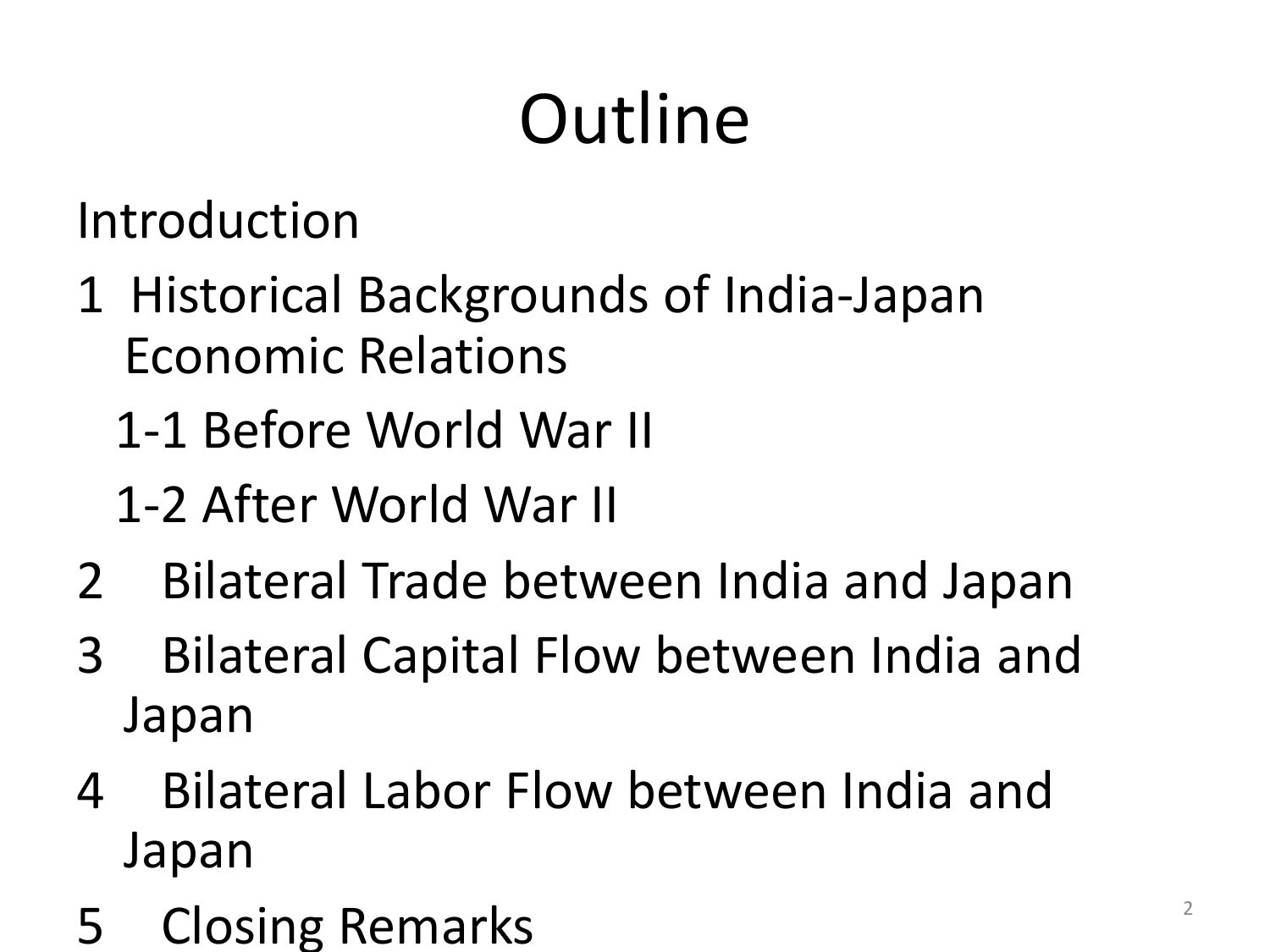# Introduction

- 2011: CEPA
- 2012: 60th Anniversary of Japan-India diplomatic relations
- 2011 and 2012: Milestone years
- Aims of the presentation:
- To give a small talk on the history of India-Japan economic relations before 1991.
- To examine three dimensions, i.e. goods, capital and labor, of the current bilateral relations between India and Japan after 1991.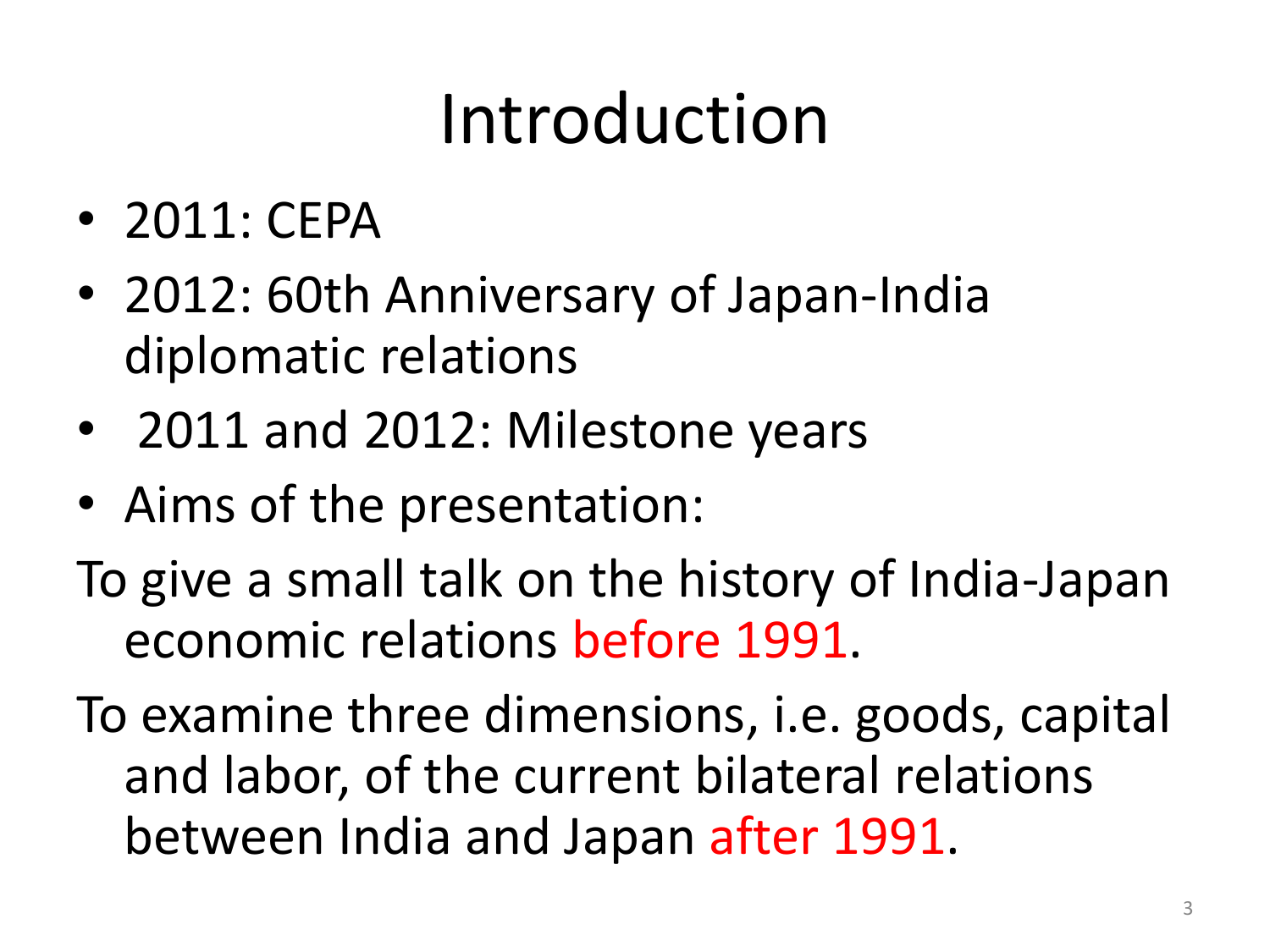## 1 Historical Backgrounds of India-Japan Economic Relations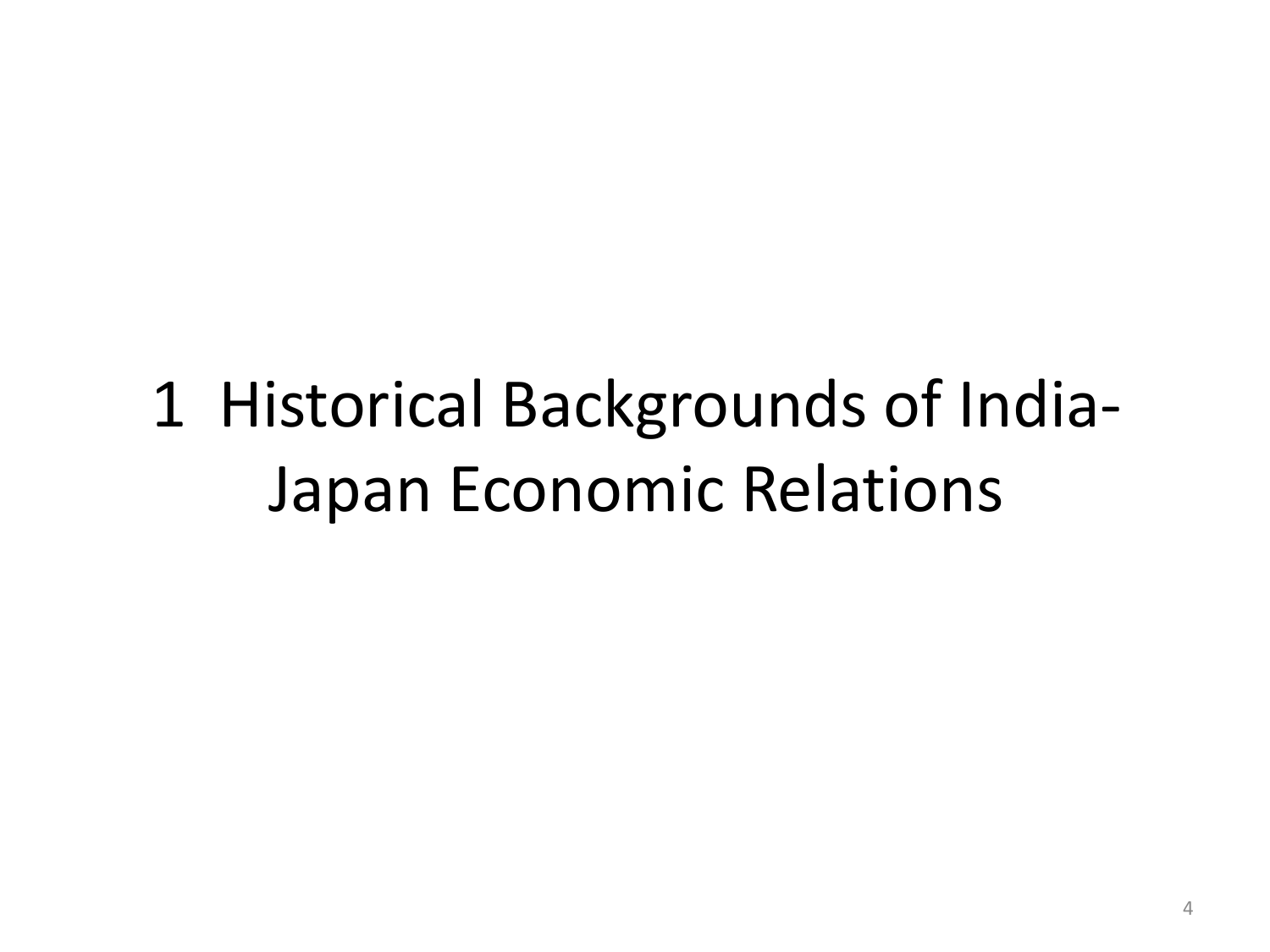# 1-1 Before World War II

- With Japan's port opening at the end of Edo era, economic relations between India and Japan started.
- In Japan after port opening: Drastic increase in Import of cotton products→Decline of traditional cotton industries in Japan→Japanese textile industries imported Indian cotton yarn
- 1883: Osaka Boseki (spinning mill). Starting import substitution of cotton yarn.
- 1891: Domestically produced cotton Yarn > Imported cotton yarn
- 1897: Export of cotton yarn > Import of cotton yarn
- →Self-sufficiency of cotton yarn
- 1901: Export of cotton textile > Import of cotton textile
- $\rightarrow$ Complete import substitution of cotton products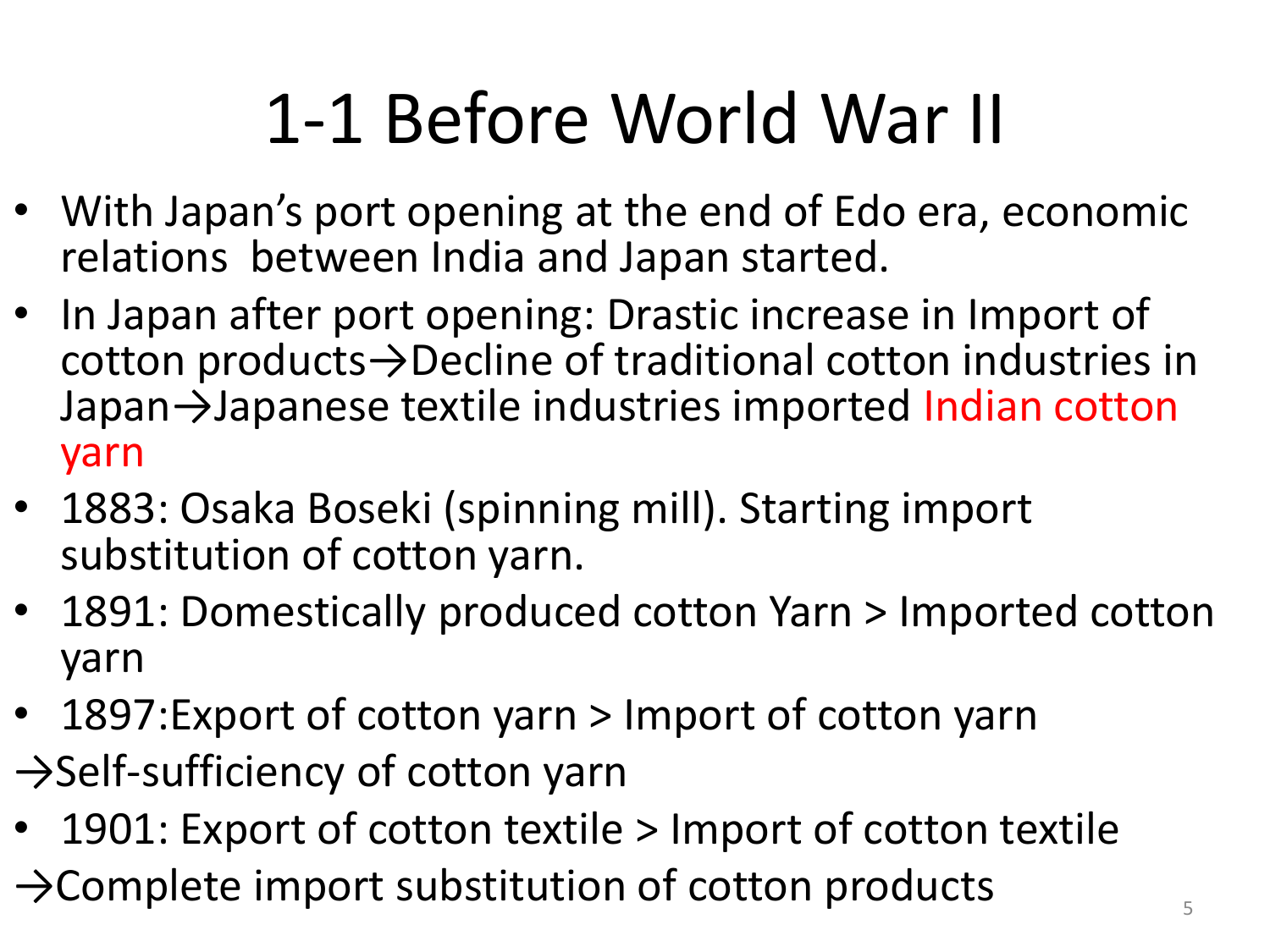- 1889: Starting direct procurement of Indian raw cotton
- 1892: Import of Indian raw cotton > Chinese one, half of domestic consumption of raw cotton in Japan was from India.
- 1893: Opening Bombay Shipping Lane. Increase in the Indian trading houses and Indian merchants in Kobe and Yokohama
- Huge bilateral trade deficit for Japan in the end of Meiji era. India as the third trade partner for Japan. 80% of Import from India was raw cotton.
- Since 1894: Import of Indian cotton yarn had been negligible. In Chinese market, Japanese cotton yarn competed with Indian cotton yarn.
- During the World War I: Japanese cotton yarn dominated the Chinese market.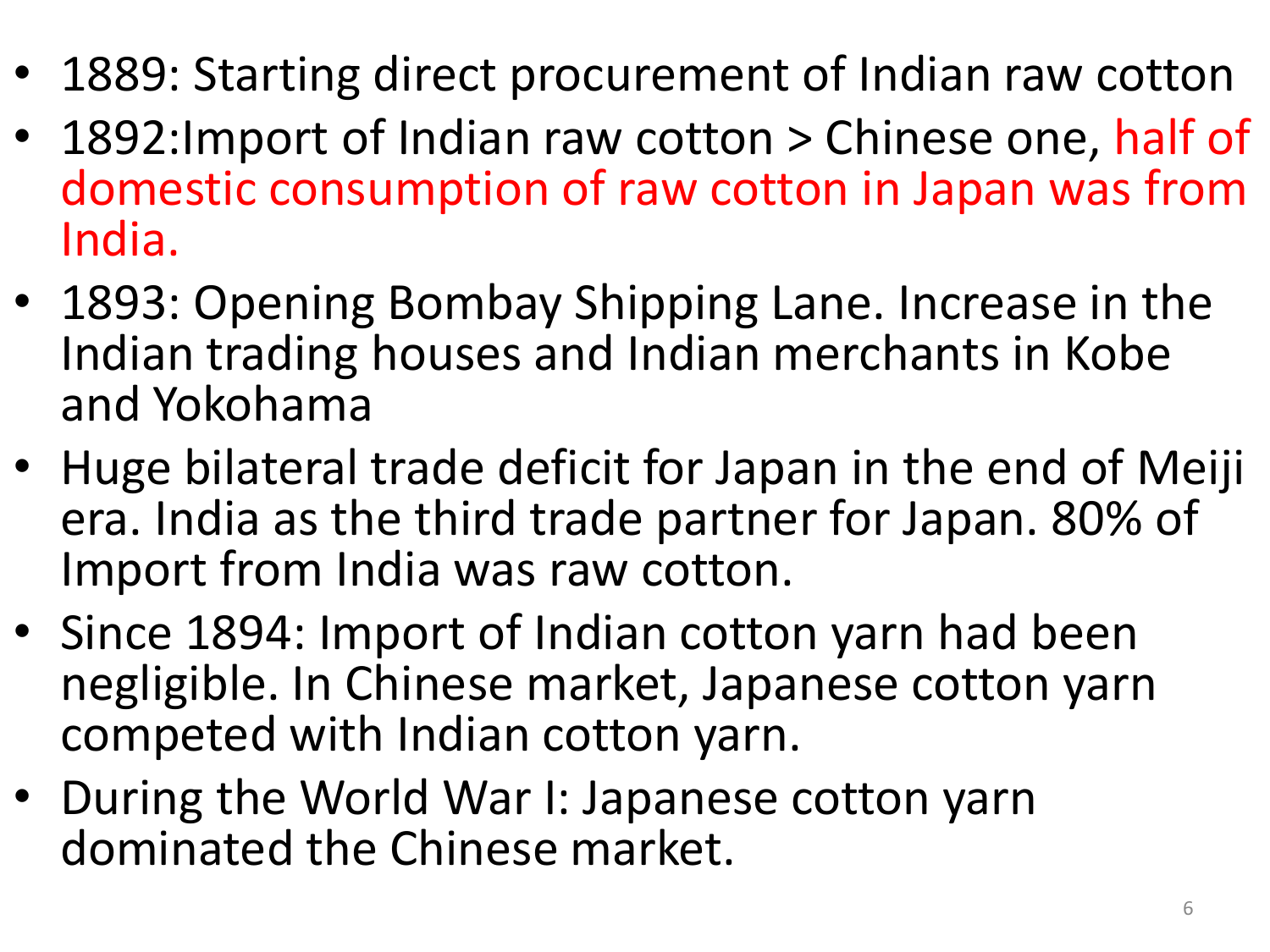- Summary: During the period from the end of Edo era to World War I, Japanese cotton industries had caught up with Indian cotton industries by utilizing the Indian raw cotton. Finally, Japanese cotton industries achieved the highest international competitiveness.
- Since World War I: Japanese cotton products started to penetrate in Indian domestic market.
- 1935-36: In Indian market, Japanese cotton textile > English cotton textile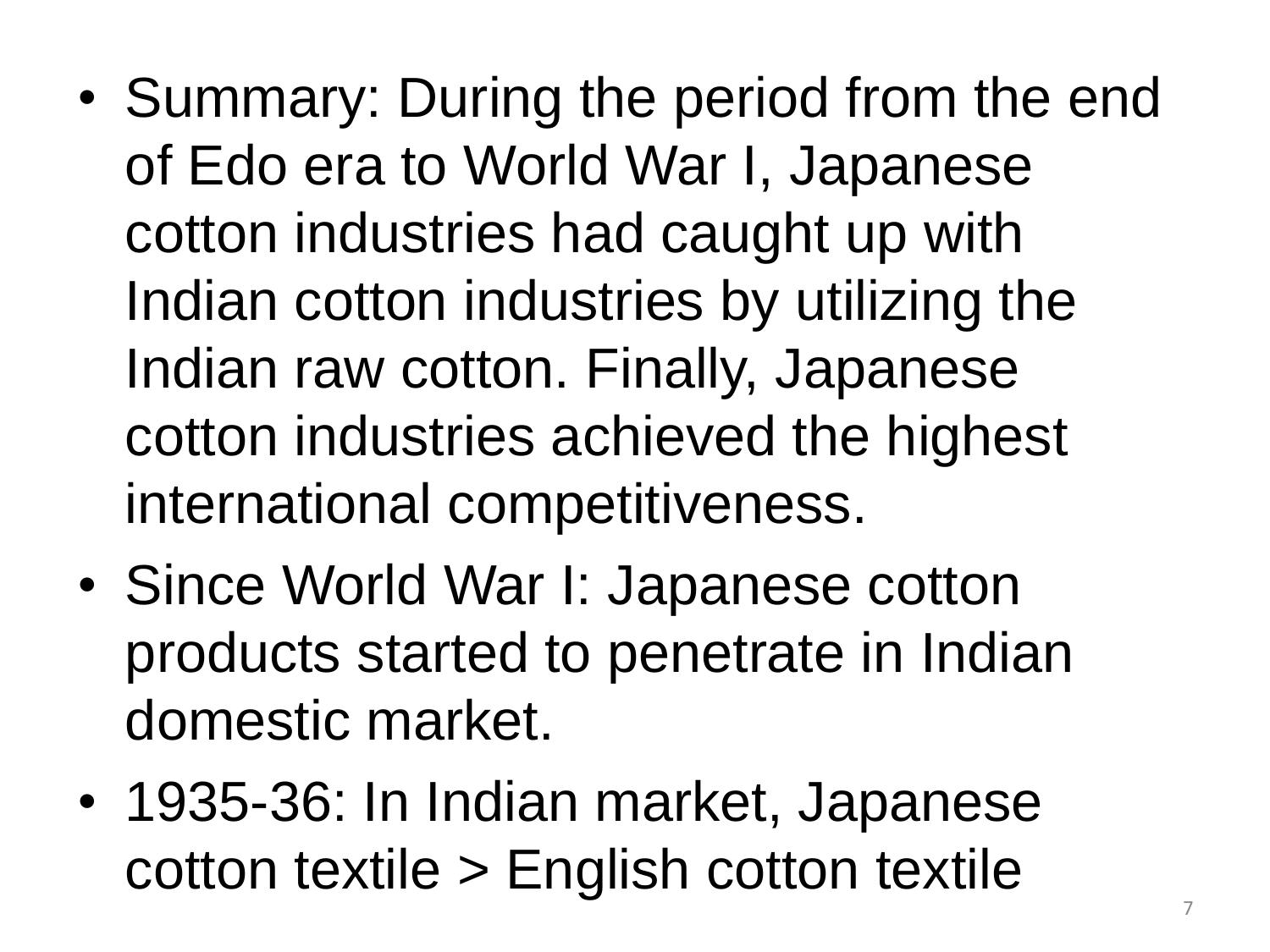- 1930: Law of Protection for Cotton Industry in India
- 1931: Japan stopped Gold Standard and devaluated Yen rate drastically.
- 1933: British Government charged prohibited level of Indian tariff to cotton textile imported from Japan.  $\rightarrow$ Japan declared the ban of import of Indian raw cotton
- Since 1933: the Indo-Japanese Trade **Negotiations**
- 1941: Freezing assets of resident Japanese in India→The end of economic relation between British India and Japan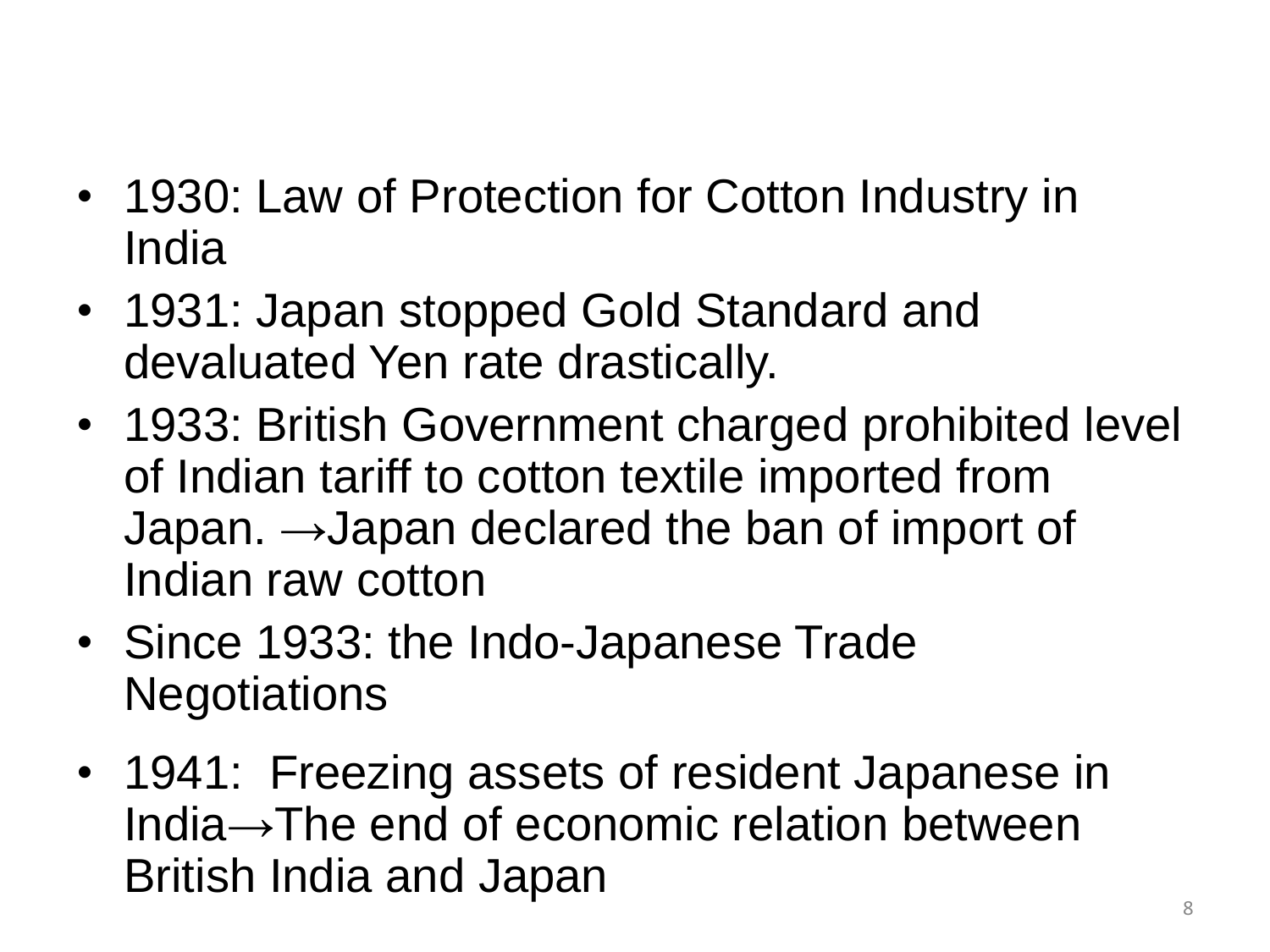## 1-2 After World War II

- August 15, 1945: The end of World War II.
- August 15, 1947: India got independent from British Raj
- Until 1952: Occupied Japan under the Allies
- From Re-start of bilateral trade between India and Japan to high growth phase of Japanese economy: Pre-WWII Type of trade pattern re-emerged, such that Japan imported raw cotton from India and exported cotton products to India.
- Since late 1950s: Japan imported iron ore from India and exported machinery and metal products to India.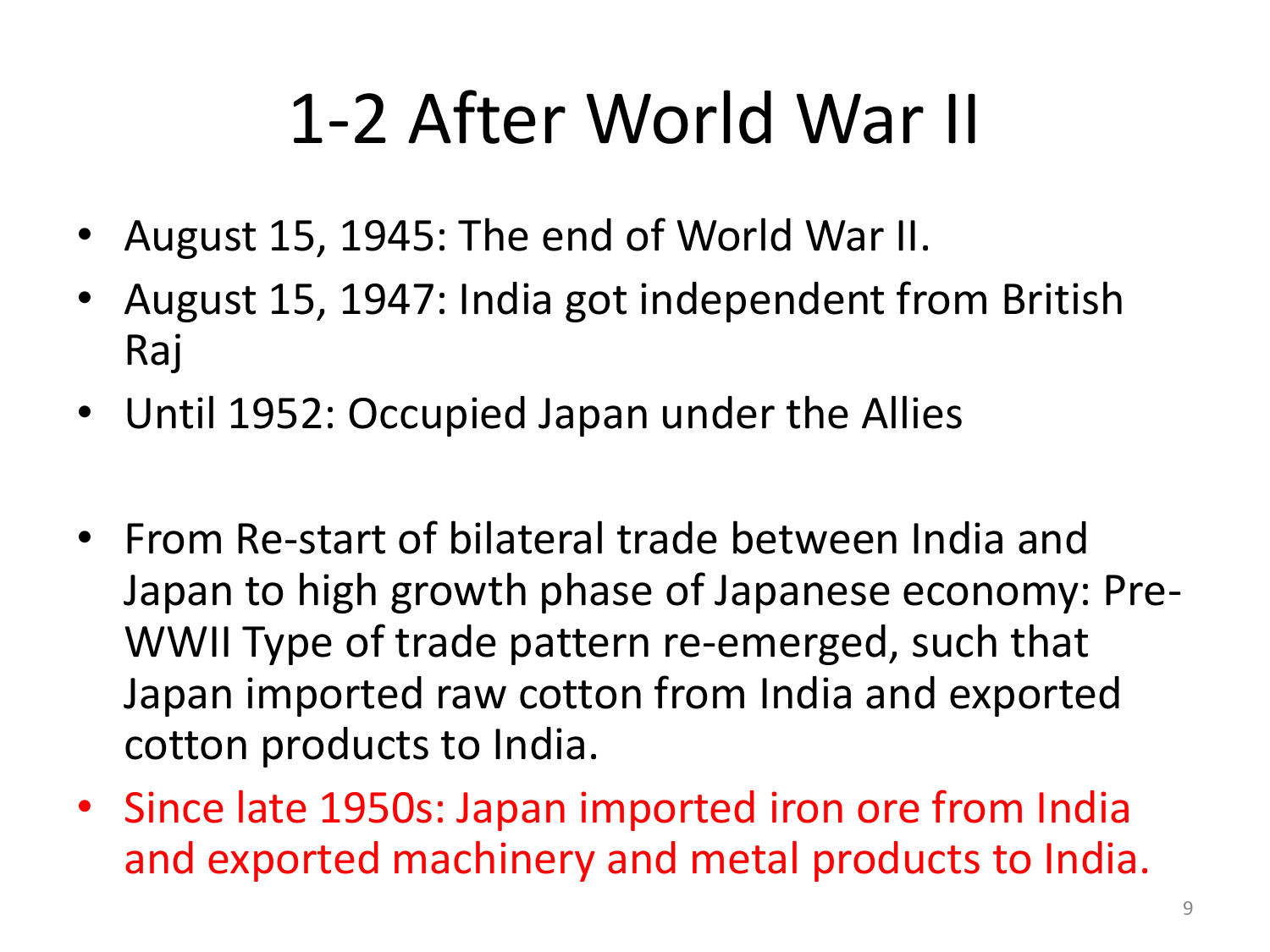- ``Development Import'' of the Indian iron ore: Goa in 1951. Kiriburu (Bihar and Orissa) in 1958 as the first Yen loan projects. Bailadilla (Madhya Pradesh) in 1960→Development import contributed to overcome material shortage problems in Japanese steel industries.  $\rightarrow$ In the mid of 1960s, import of iron ore from India was No.1 for Japan.
- Japan's steel industries grew drastically by utilizing the Iron ore imported from India.
- India: Economic and Political Crisis in the mid 1960s. Strength of economic regulations in late 1960s and early 1970s. Until 1991, India adopted inward-looking development strategy.
- Japan: High economic growth. Becoming advanced country.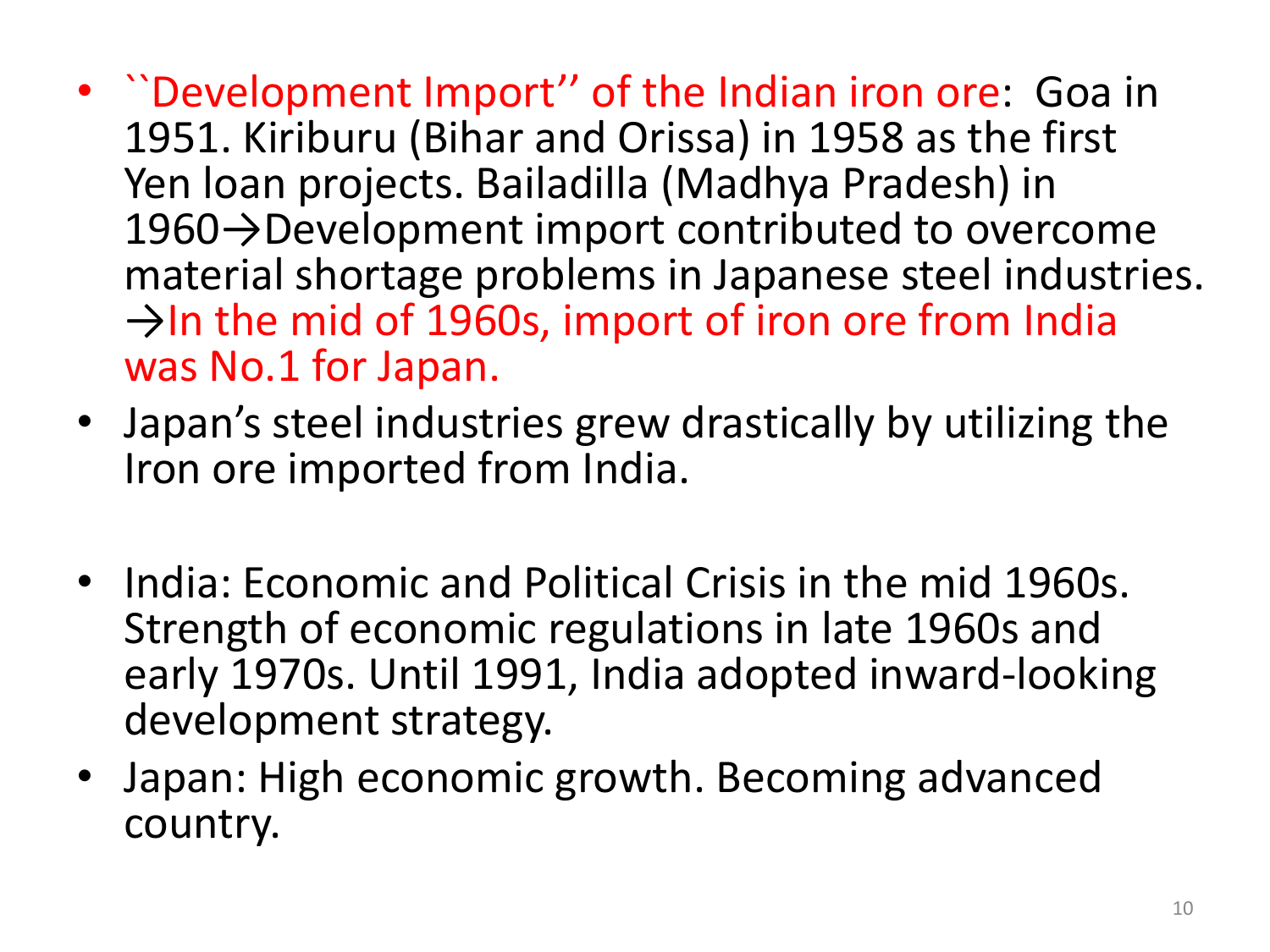- Since late 1960s: Japan's ODA to India shifted from project aid to non-project aid such as commodity aid and debt rescheduling. Total volume of ODA also declined. Japan's ODA focused on South East Asia rather than India.
- Since late 1960s: Japan also shifted import destination from India to Brazil and Australia in case of Iron ore.
- Less dependence on India for Japan. But, more dependence on Japan for India. Stagnant and asymmetric bilateral relations.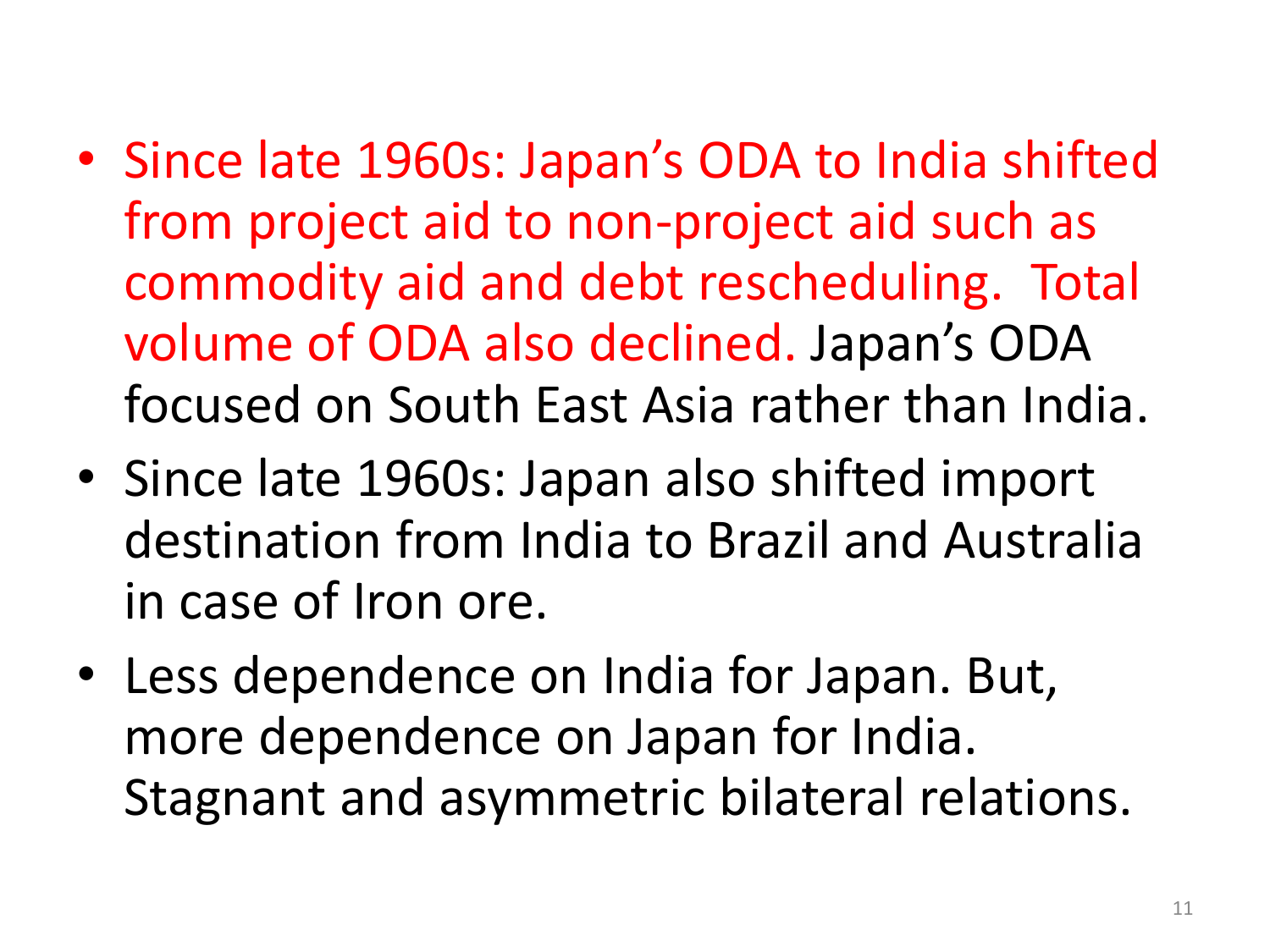- 1981: India got 5 billion dollar as long-tem loan from IMF. India started partial economic liberalization under IMF program.
- India-Japan Economic Relations in 1980s:
- 1: Strength of Japan's ODA to India: In 1984, Prime Minister Mr. Nakasone visited India.  $\rightarrow$  2 times increases in total amount of money of ODA. Also, Increase in number of project aids.
- 2: Success of Maruti Udyog: In 1983 Maruti started the production of passenger cars. Introduction of Japanese management system to Indian business culture and agglomeration of auto Industries in Delhi-Gurgaon Area.
- In 1980s Japan's main import products from India: Iron ore, diamond, prawn
- India in 1980s: High growth but large macro-economic imbalance $\rightarrow$ Economic crisis during 1990 to 1991.  $12$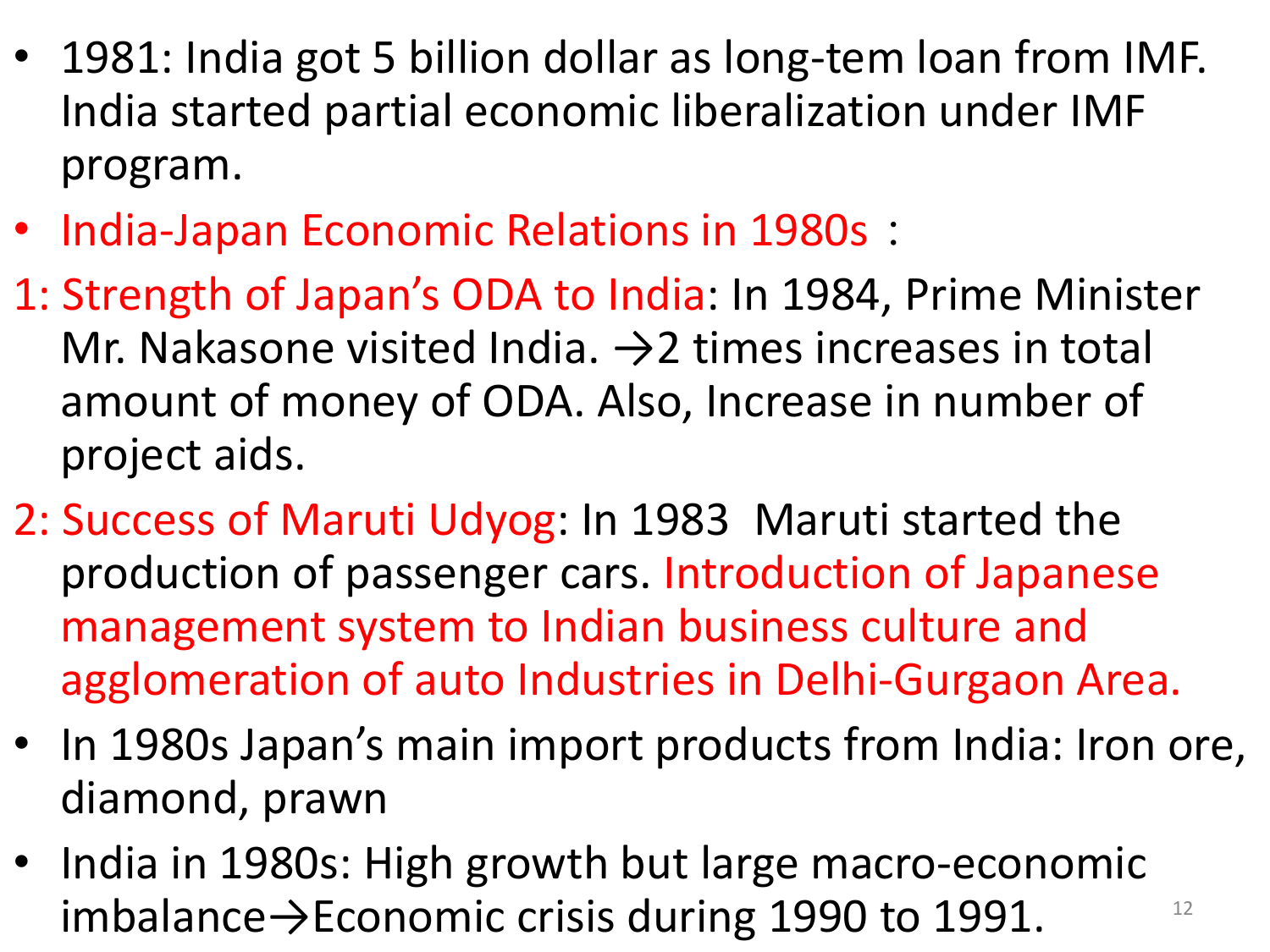- 1991: India faced the most serious economic crisis. External debt default problem.
- 1991: Government of Japan and Bank of Japan supported India by giving credit. 300 million dollar from Japan and Asian Development Bank, and 200 million dollar from Bank of Japan.

• Since July 1991: India started economic globalization→India has achieved sustainable high economic growth.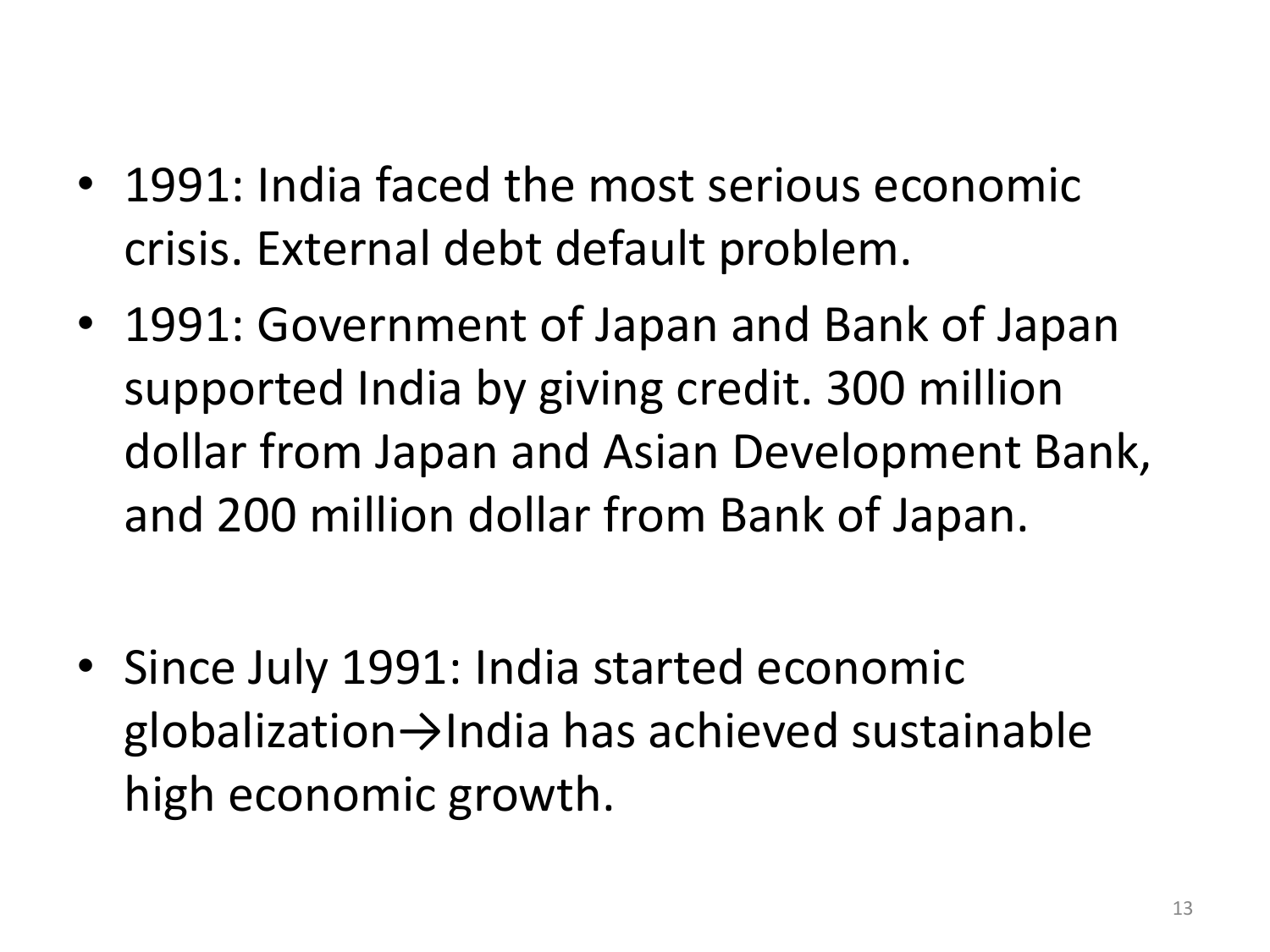## 2 Bilateral Trade between India and Japan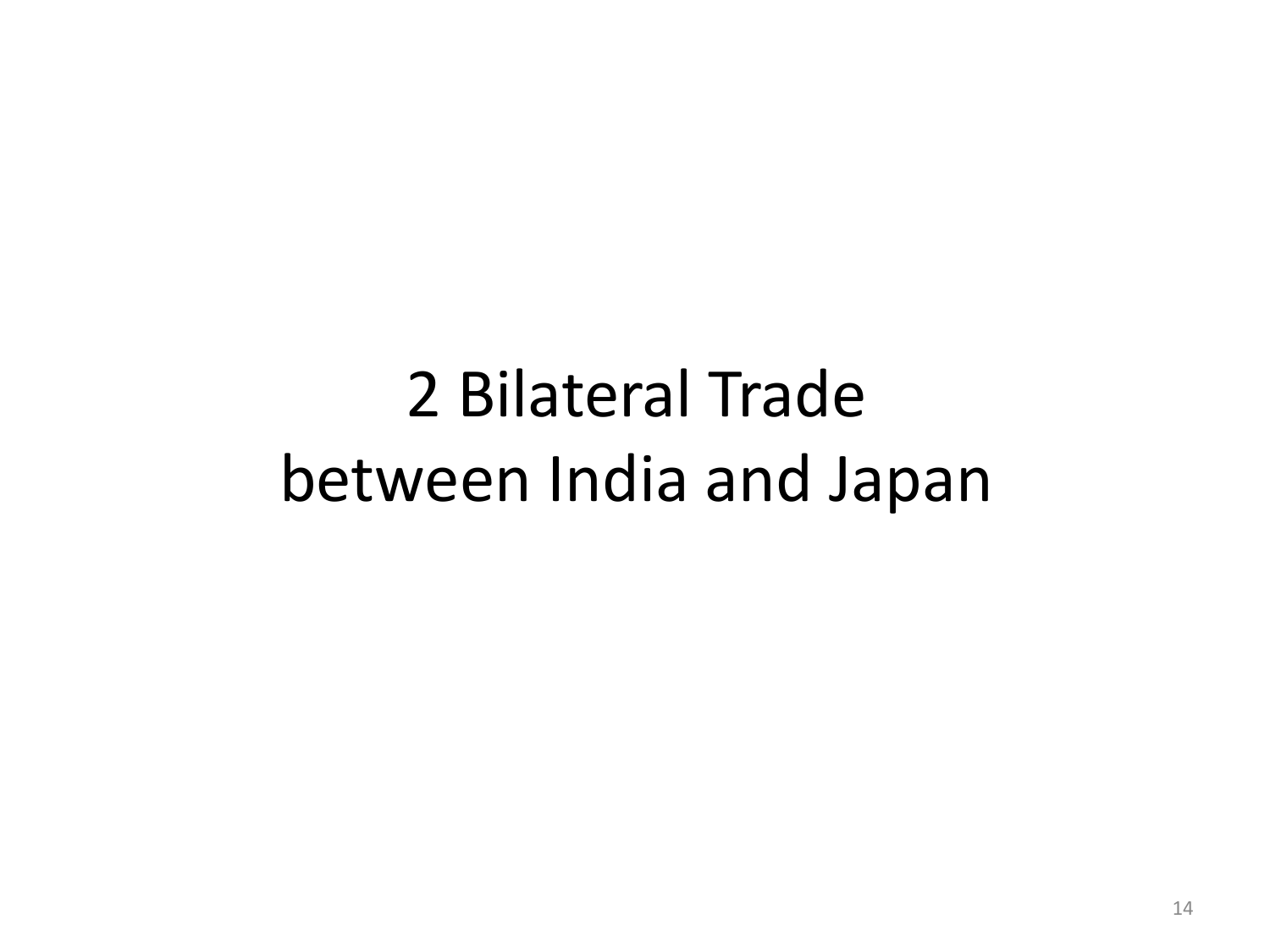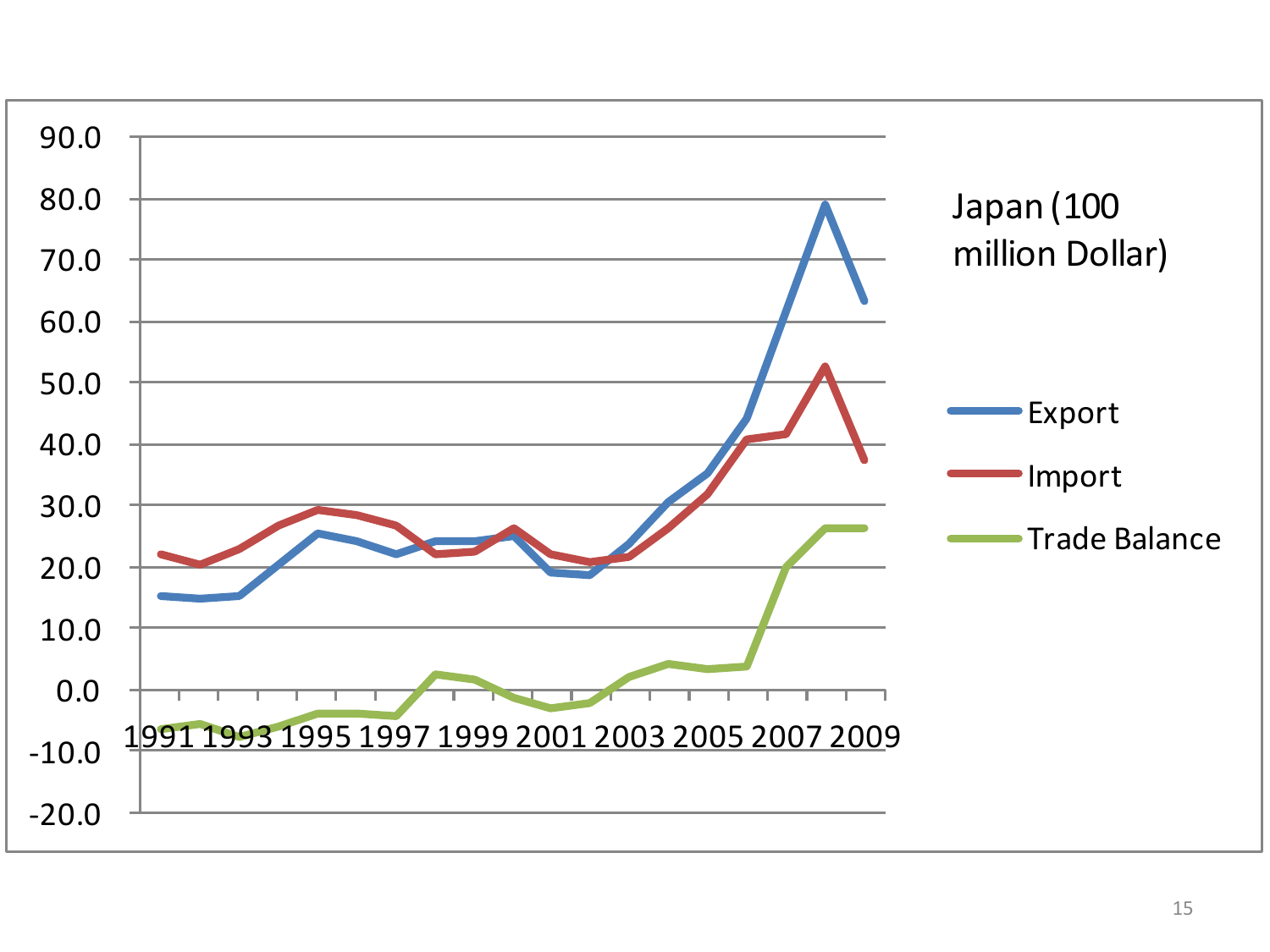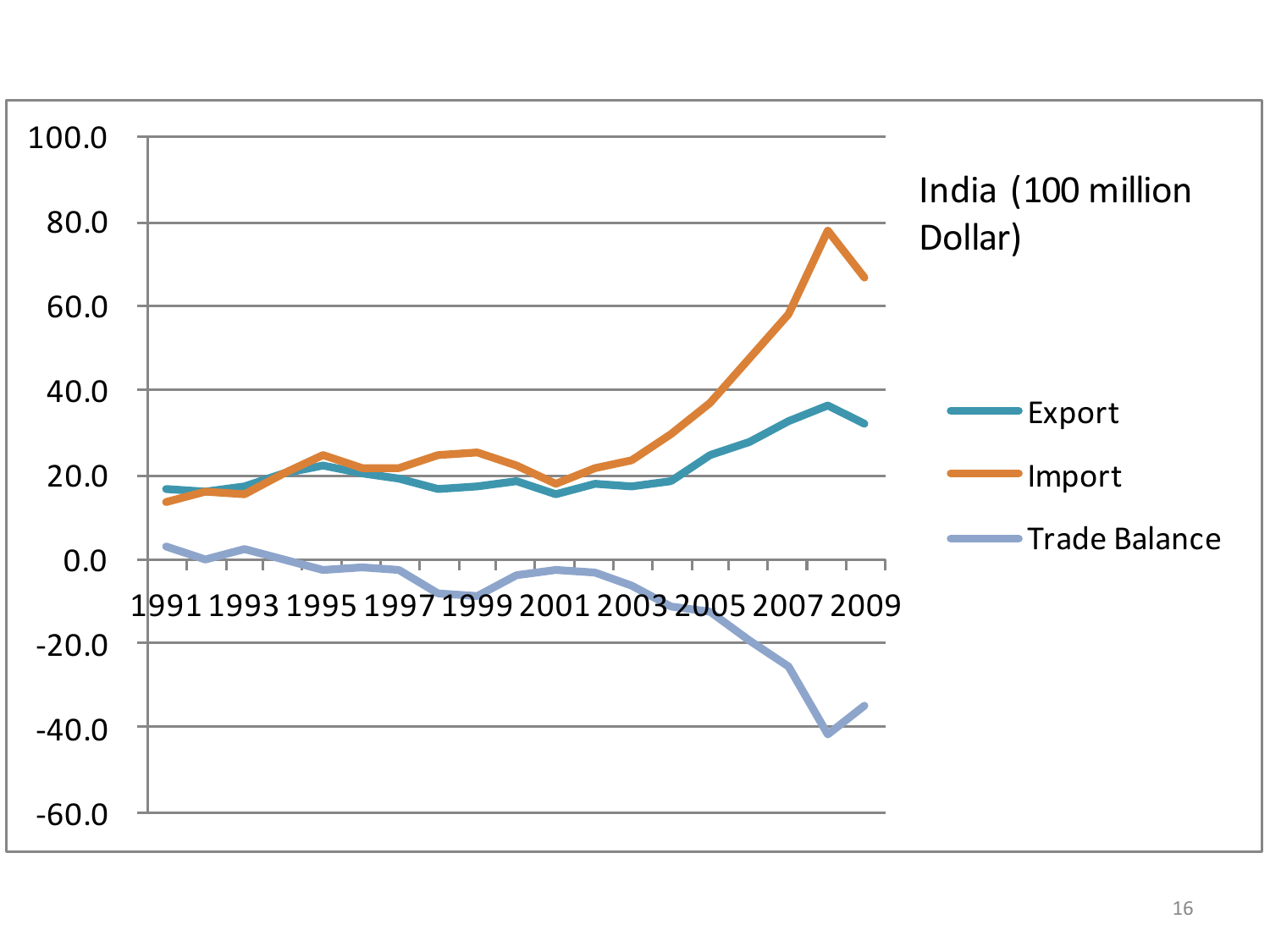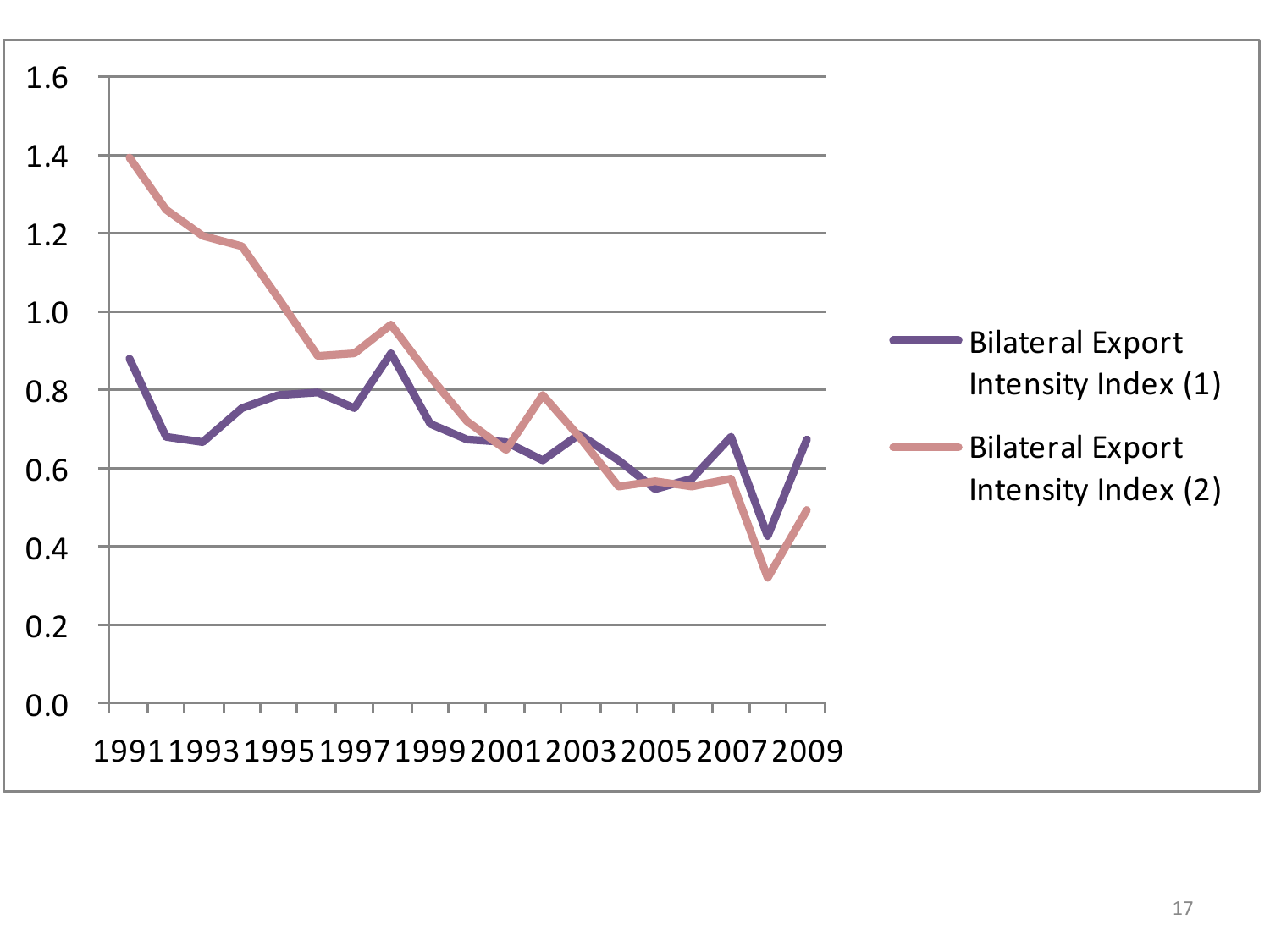#### Trade Matrix

| <b>Trade Matrix</b> |              |              |                |       |                |                  |           |              |               |               |        |               |               |
|---------------------|--------------|--------------|----------------|-------|----------------|------------------|-----------|--------------|---------------|---------------|--------|---------------|---------------|
| (A)                 |              |              |                |       |                |                  | $(\beta)$ |              |               |               |        |               |               |
|                     | Export       |              |                |       |                |                  |           | Export       |               |               |        |               |               |
| In port             | year         | India        | China          | Japan | EastAsia       | W o lrd          | In port   | year         | India         | China         | Japan  | EastAsia      | W o lrd       |
| india               | 1980         |              | 0.56           | 5.50  | 13.33          | 100.00           | ndia      | 1980         |               | 0.45          | 0.65   | 0.81          | 0.77          |
|                     | 1990         |              | 0.13           | 7.51  | 15.79          | 100.00           |           | 1990         |               | 0.03          | 0.58   | 0.59          | 0.68          |
|                     | 2000         |              | 2.88           | 4.00  | 18.84          | 100.00           |           | 2000         |               | 0.36          | 0.39   | 0.61          | 0.76          |
|                     | 2005         |              | 7.10           | 2.76  | 21.44          | 100.00           |           | 2005         |               | 0.99          | 0.59   | 1.12          | 1.30          |
|                     | 2009         |              | 12.68          | 2.70  | 30.35          | 100.00           |           | 2009         |               | 2.21          | 1.08   | 2.33          | 2.00          |
| China               | 1980         | 0.00         |                | 26.50 | 32.77          | 100.00           | China     | 1980         | 0.00          |               | 4.13   | 2.64          | 1.02          |
|                     | 1990         | 0.18         |                | 14.23 | 47.36          | 100.00           |           | 1990         | 0.47          |               | 2.47   | 3.94          | 1.53          |
|                     | 2000         | 0.60         |                | 18.44 | 42.26          | 100.00           |           | 2000         | 2.83          |               | 8.10   | 6.09          | 3.41          |
|                     | 2005         | 1.48         |                | 15.22 | 39.61          | 100.00           |           | 2005         | 8.77          |               | 15.27  | 9.80          | 6.15          |
|                     | 2009         | 1.37         |                | 13.04 | 34.11          | 100.00           |           | 2009         | 7.66          |               | 20.26  | 10.20         | 7.79          |
| Japan               | 1980         | 0.72         | 3.08           |       | 20.73          | 100.00           | Japan     | 1980         | 13.28         | 23.22         |        | 12.08         | 7.36          |
|                     | 1990         | 0.88         | 5.12           |       | 22.96          | 100.00           |           | 1990         | 9.95          | 13.60         |        | 8.36          | 6.69          |
|                     | 2000         | 0.69         | 14.53          |       | 34.86          | 100.00           |           | 2000         | 5.52          | 13.84         |        | 8.47          | 5.76          |
|                     | 2005<br>2009 | 0.62<br>0.68 | 21.05<br>22.20 |       | 38.79          | 100.00           |           | 2005<br>2009 | 2.86          | 10.87         |        | 7.49          | 4.80          |
| EastAsia            | 1980         | 0.58         | 3.90           | 11.16 | 38.54<br>30.47 | 100.00<br>100.00 | EastAsia  | 1980         | 2.08<br>20.24 | 8.31<br>55.91 | 23.97  | 6.34<br>33.74 | 4.28<br>13.99 |
|                     | 1990         | 0.73         | 7.77           | 12.70 | 38.09          | 100.00           |           | 1990         | 21.21         | 52.98         | 24.79  | 35.62         | 17.19         |
|                     | 2000         | 0.82         | 13.30          | 12.58 | 46.79          | 100.00           |           | 2000         | 22.72         | 44.25         | 32.52  | 39.69         | 20.10         |
|                     | 2005         | 1.21         | 14.77          | 11.38 | 47.39          | 100.00           |           | 2005         | 24.70         | 33.65         | 39.34  | 40.38         | 21.16         |
|                     | 2009         | 1.46         | 14.62          | 9.88  | 45.48          | 100.00           |           | 2009         | 24.05         | 29.20         | 45.03  | 39.93         | 22.86         |
| World               | 1980         | 0.40         | 0.97           | 6.51  | 12.63          | 100.00           | World     | 1980         | 100.00        | 100.00        | 100.00 | 100.00        | 100.00        |
|                     | 1990         | 0.59         | 2.52           | 8.81  | 18.38          | 100.00           |           | 1990         | 100.00        | 100.00        | 100.00 | 100.00        | 100.00        |
|                     | 2000         | 0.72         | 6.04           | 7.77  | 23.69          | 100.00           |           | 2000         | 100.00        | 100.00        | 100.00 | 100.00        | 100.00        |
|                     | 2005         | 1.04         | 9.29           | 6.12  | 24.84          | 100.00           |           | 2005         | 100.00        | 100.00        | 100.00 | 100.00        | 100.00        |
|                     | 2009         | 1.39         | 11.45          | 5.02  | 26.04          | 100.00           |           | 2009         | 100.00        | 100.00        | 100.00 | 100.00        | 100.00        |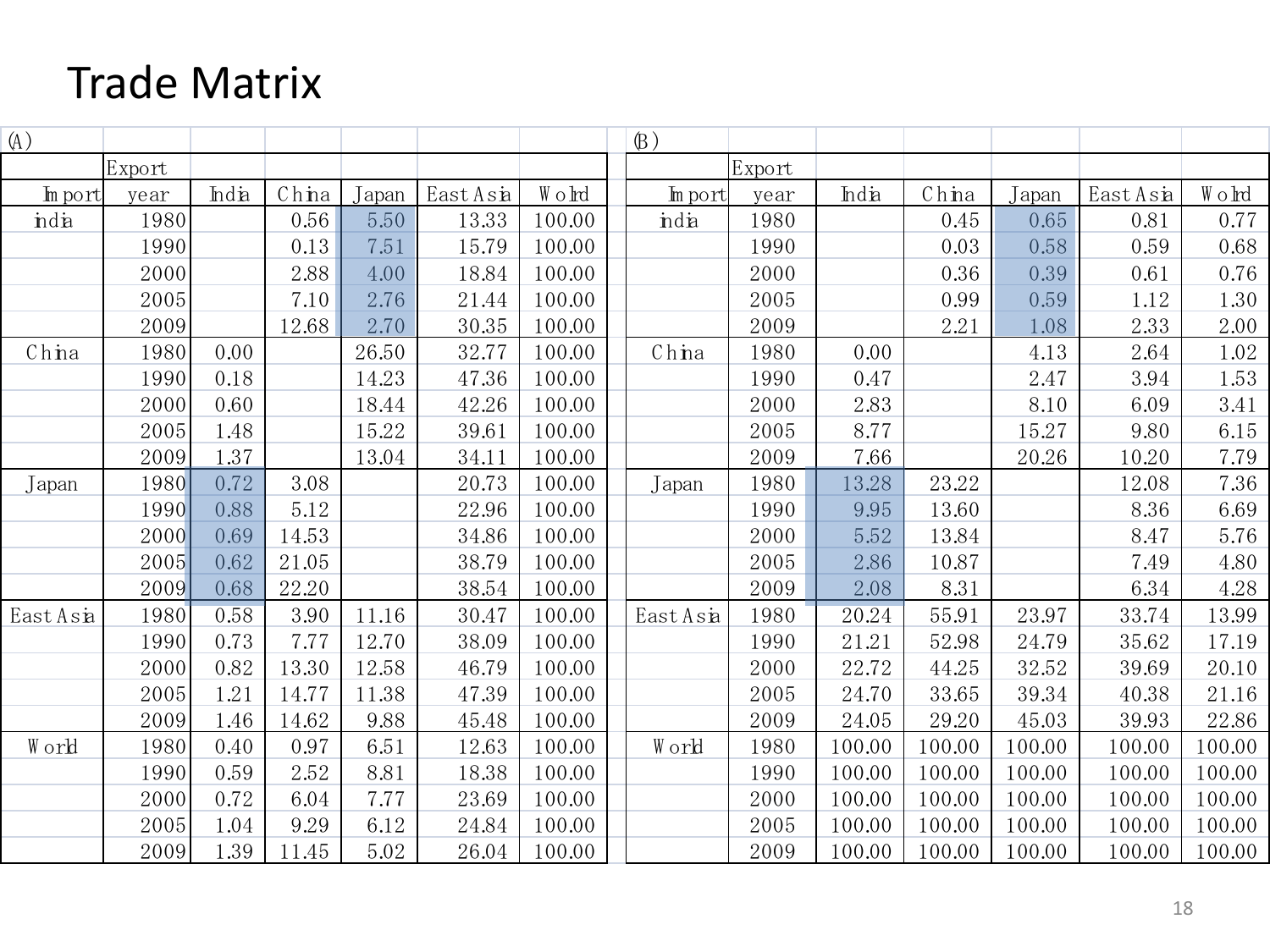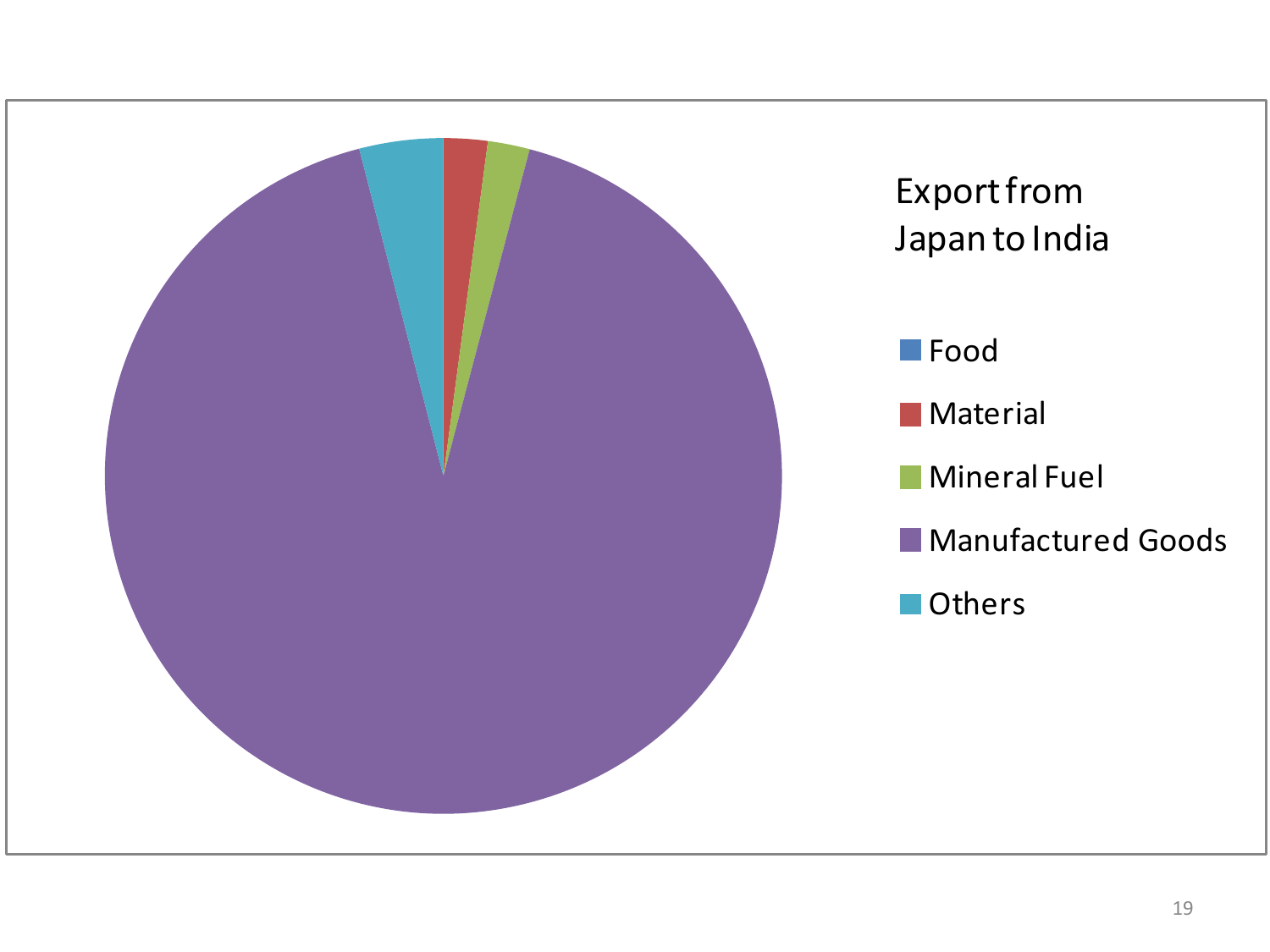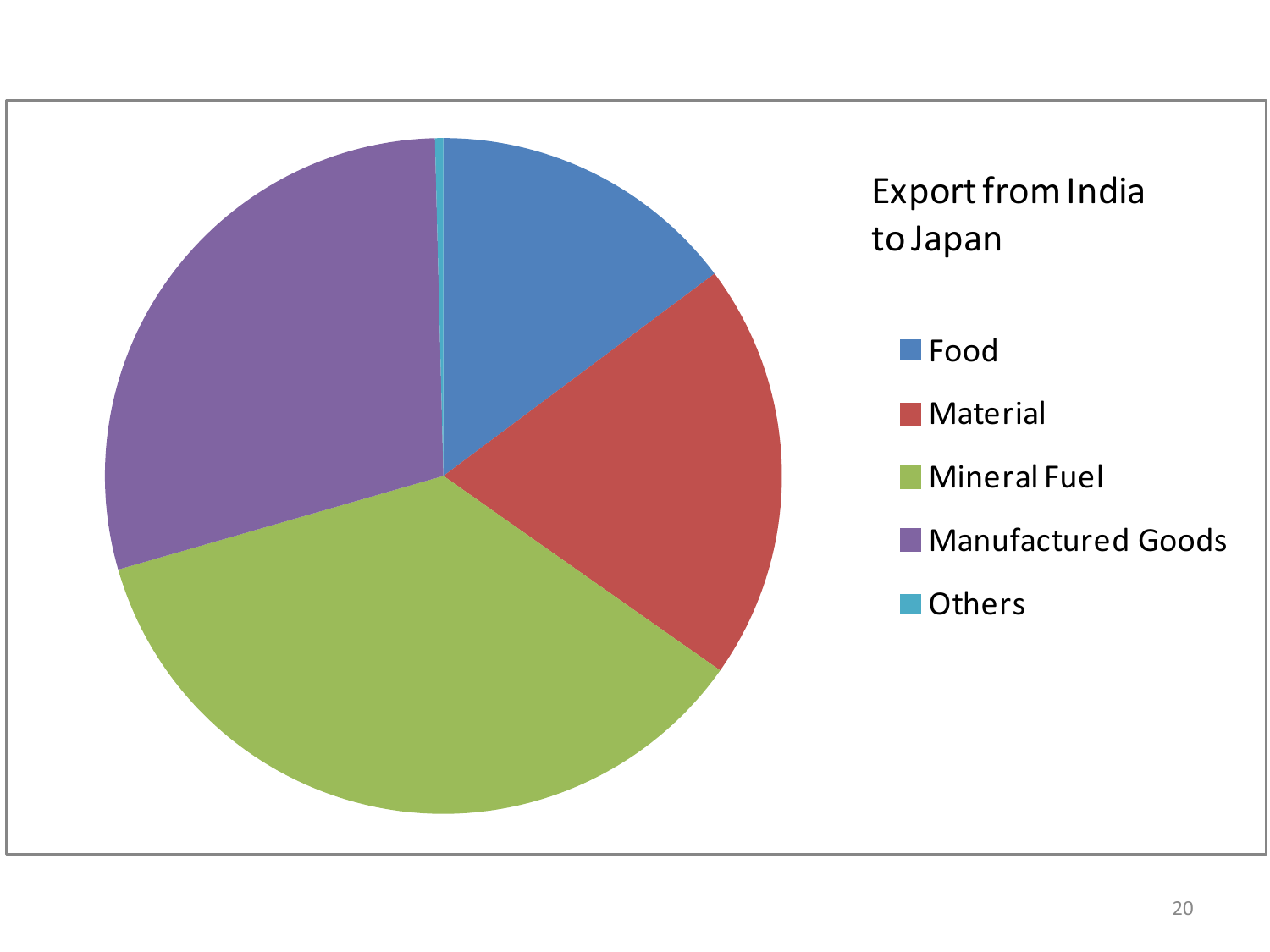3 Bilateral Capital Flow between India and Japan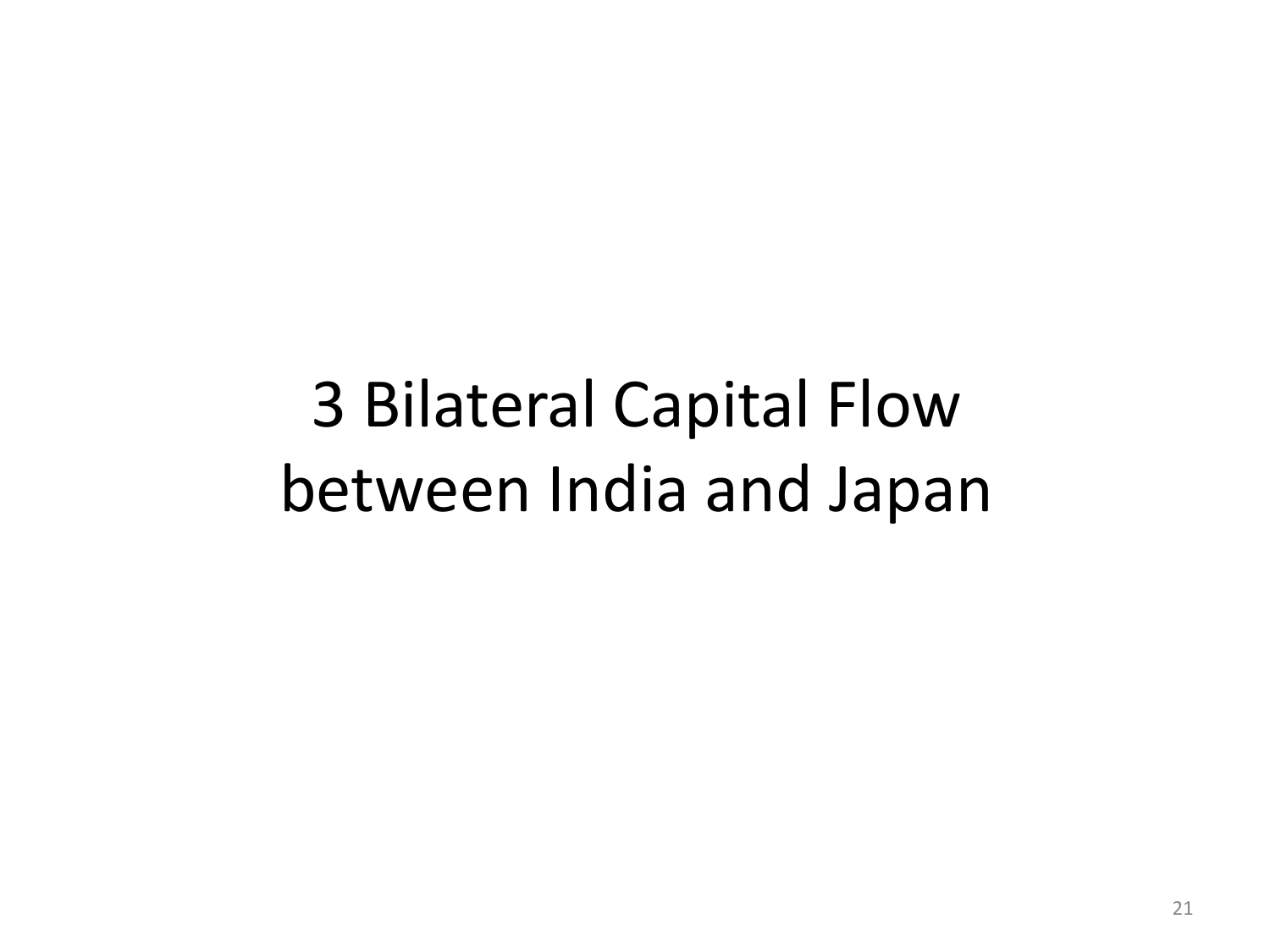#### FDI Flow from Japan to India (100 million dollar)

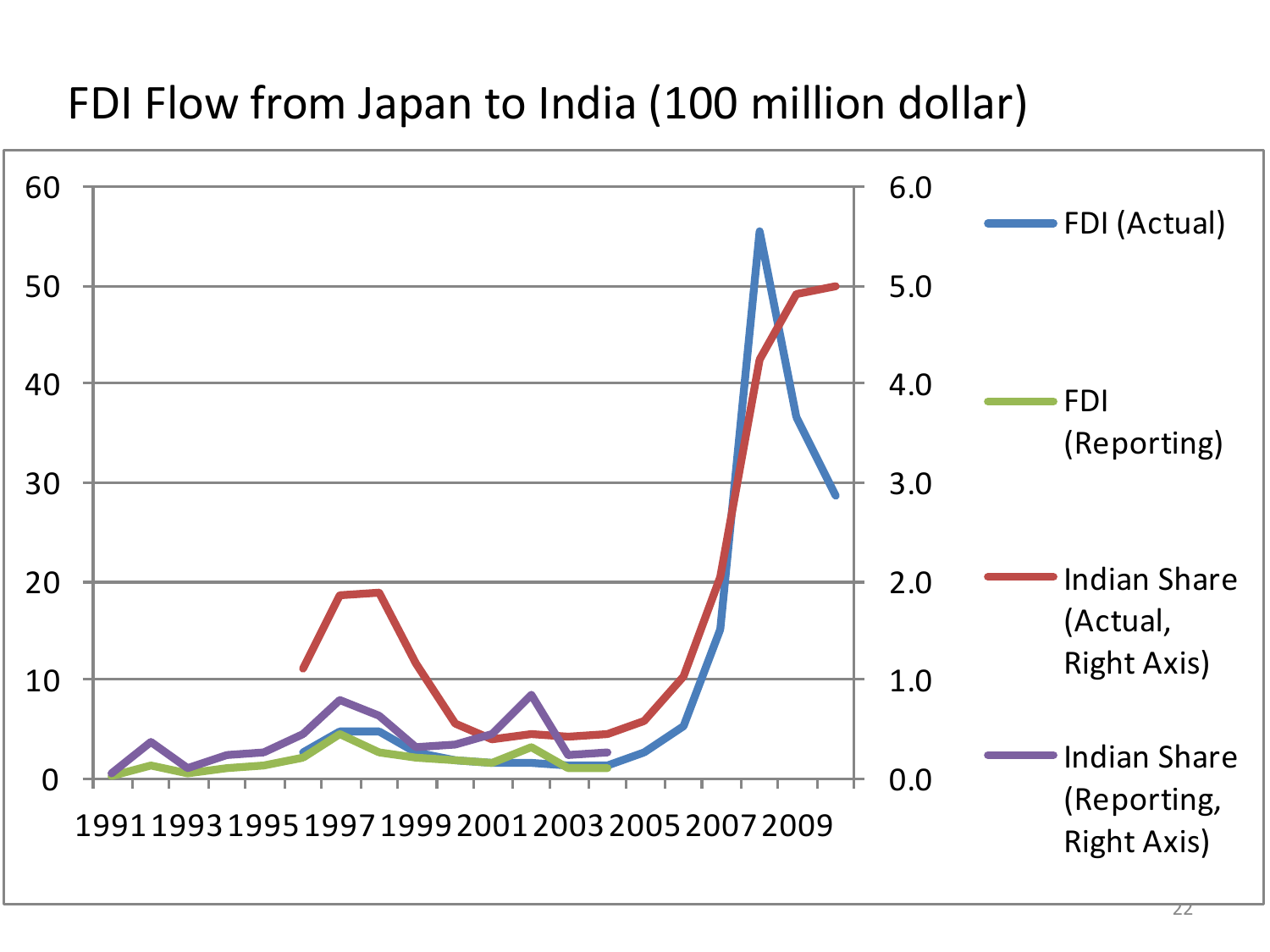### FDI in India (April 2000 to April 2011, 100 million dollar)

| FDI in India (April 2000 to April 2011, 100 million dollar) |                             |                |                               |              |  |
|-------------------------------------------------------------|-----------------------------|----------------|-------------------------------|--------------|--|
| Rank                                                        | C ountry                    | 2010           | April $2000$ to<br>April 2011 | Share $\%$ ) |  |
|                                                             | 1 MAURITUS                  | 70             | 552                           | 41.6         |  |
| 2 <sup>1</sup>                                              | SNGAPORE                    | 17             | 131                           | 9.8          |  |
|                                                             | $3$  U.S.A.                 | 12             | 95                            | 7.2          |  |
| 4 <sup>1</sup>                                              | $\overline{\mathrm{U}}$ .K. | 8              | 66                            | 5.0          |  |
| 5 <sup>1</sup>                                              | NETHERLANDS                 | 12             | 57                            | 4.3          |  |
| 6 <sup>1</sup>                                              | JAPAN                       | 16             | 55                            | 4.1          |  |
|                                                             | CYPRUS                      | 9              | 50                            | 3.8          |  |
|                                                             | 8 GERMANY                   | $\overline{2}$ | 31                            | 2.3          |  |
| 9                                                           | FRANCE                      | $\overline{7}$ | 25                            | 1.9          |  |
| 10 <sup>1</sup>                                             | U.A.E.                      | 3              | 19                            | 1.4          |  |
|                                                             | Total                       | 194            | 1328                          | 100.0        |  |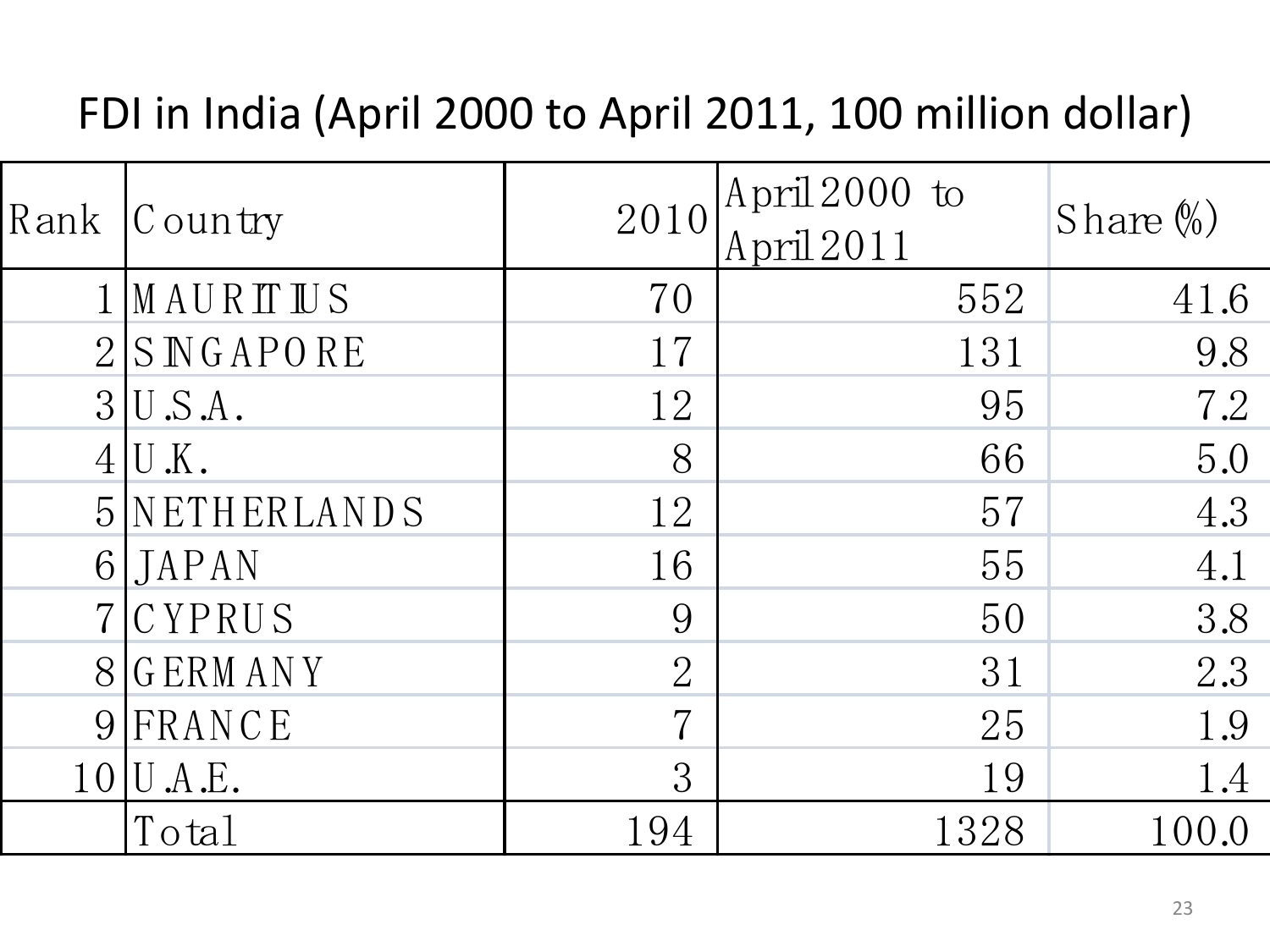### Japan's FDI in India (April 2000 to January 2011, 100 million dollar)

| Japan 5 F DF III Mula (April 2000 to January 2011, 100<br>million dollar) |                            |      |              |  |  |
|---------------------------------------------------------------------------|----------------------------|------|--------------|--|--|
|                                                                           | Rank Sector                | FD I | Share $\%$ ) |  |  |
|                                                                           | 1 Automobile industry      | 13.6 | 40.4         |  |  |
|                                                                           | $2 S$ ervices sector       | 7.3  | 21.7         |  |  |
|                                                                           | $3 E$ be trical equipments | 5.8  | 17.3         |  |  |
|                                                                           | 4 Industrialm achinery     | 3.6  | 10.8         |  |  |
| 5 <sub>l</sub>                                                            | Trading                    | 3.3  | 9.8          |  |  |
|                                                                           |                            | 33.8 | 100.0        |  |  |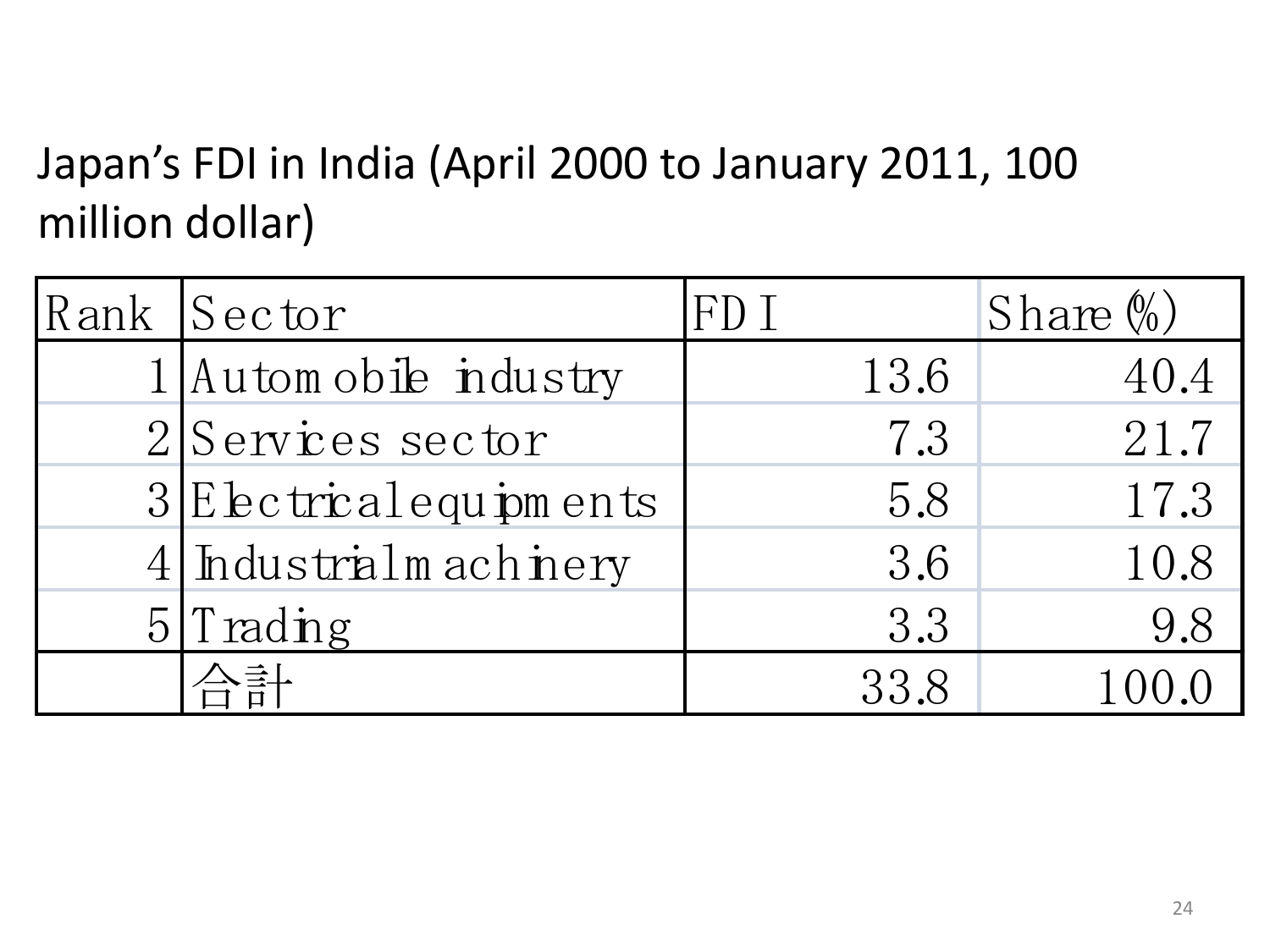### Foreign Technological Collaboration in India (August 1991 to December 2009

|   | Rank Country | Number | Share $\%$ ) |
|---|--------------|--------|--------------|
|   | $1$ USA      | 1841   | 22.7         |
|   | $2 G$ em any | 1116   | 13.8         |
|   | 3 Japan      | 880    | 10.9         |
|   | $4$ U K      | 876    | 10.8         |
| 5 | Italy        | 489    | 6.0          |
| 6 | 0 thers      | 2904   | 35.8         |
|   | Total        | 8106   | 100          |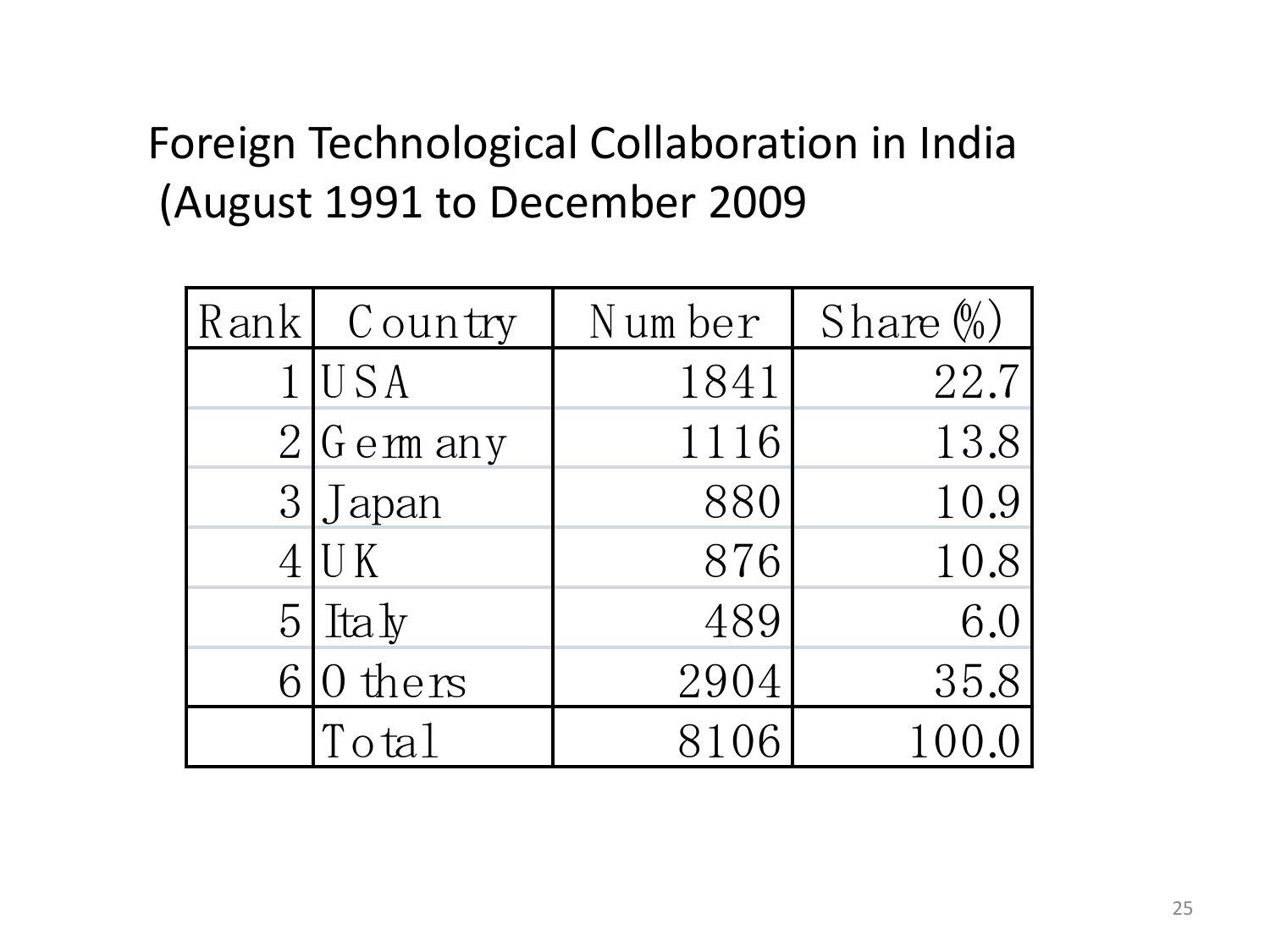白動車 全産業 |シェア①(%) |シェア②(%) |シェア③(%) 北部 | ウッタルカンド | 5 | 8 | 62.5 | 2.0 | 0.6 イント進山ロボ正未の産未別・地域別カ和<br>
- 自動車 全産業 シェア① %)シェア② (%) シェア③ (%)<br>ウッタル・プラデーシ - 16 50 32.0 6.5 4.0<br>
チェンデ - 16 50 32.0 6.5 4.0 チャンディガール | 1 2 50.0 0.4 0.2 パンジャブ  $|$  1 2 50.0 0.4 0.2  $\begin{array}{ccccccccc} \n\hline\n\text{1} & \text{1} & \text{1} & \text{1} & \text{1} & \text{1} & \text{1} & \text{1} & \text{1} & \text{1} & \text{1} & \text{1} & \text{1} & \text{1} & \text{1} & \text{1} & \text{1} & \text{1} & \text{1} & \text{1} & \text{1} & \text{1} & \text{1} & \text{1} & \text{1} & \text{1}$  $\begin{tabular}{|c|c|c|c|c|c|c|c|c|} \hline $\mathcal{F}$+&$\mathcal{V}$& $\mathcal{T}$& $1$ & $2$ & $50.0$ & $0.4$ & $0.2$ \\ $\mathcal{N}$& $\mathcal{V}$& $1$ & $2$ & $50.0$ & $0.4$ & $0.2$ \\ $\mathcal{N}$& $\mathcal{V}$& $1$ & $2$ & $50.0$ & $0.4$ & $0.2$ \\ $\mathcal{N}$& $\mathcal{V}$& $58$ & $193$ & $30.1$ & $23.7$ & $15.6$ \\ $\mathcal{F}$& $1$ & $15$$  $\begin{array}{c|cccc} \hline \sqrt{3} & \sqrt{3} & \sqrt{7} & \sqrt{7} & 1 & 2 & 50.0 & 0.4 & 0.2 \\ \hline \sqrt{3} & \sqrt{3} & \sqrt{7} & 58 & 193 & 30.1 & 23.7 & 15.6 \\ \hline \end{array}$ マディア・プラデーシ 3 7 42.9 1.2 0.6 小計 109 418 26.1 44.5 33.8 ーニューコーローコーローコーローコーローコー<br>
ラジャスタン 10 21 47.6 4.1 1.7<br>
マディア・プラデーシ 3 7 42.9 1.2 0.6<br>
小計 109 418 26.1 44.5 33.8<br>
西部 グジャラート 4 29 13.8 1.6 2.3 ダマン・ドゥー | 0 4 0.0 0.0 0.0 0.3  $\begin{array}{c|cccc} \hline \sqrt{11} & 109 & 418 & 26.1 & 44.5 & 33.8 \\ \hline \sqrt{11} & 109 & 418 & 26.1 & 44.5 & 33.8 \\ \hline \sqrt{11} & 4 & 29 & 13.8 & 1.6 & 2.3 \\ \hline \sqrt{11} & 0 & 4 & 0.0 & 0.0 & 0.3 \\ \hline \sqrt{11} & 0 & 29 & 198 & 14.6 & 11.8 & 16.0 \\ \hline \end{array}$  $\exists \mathcal{T}$  0 0 7 0.0 0.0 0.6  $\begin{array}{c|cccc} \hline \big\langle \vec{\mathsf{y}} \neg \big\langle \mathsf{y} \rangle \cdot \mathsf{F} \big\langle \mathsf{y} \rangle & = & 0 & 4 & 0.0 & 0.0 & 0.3 \\ \hline \big\langle \neg \big\langle \mathsf{y} \rangle \cdot \mathsf{F} \big\rangle & = & 29 & 198 & 14.6 & 11.8 & 16.0 \\ \hline \hline \big\langle \mathsf{y} \rangle & = & 0 & 7 & 0.0 & 0.0 & 0.6 \\ \hline \hline \big\langle \mathsf{y} \rangle & = & 33 & 238 &$  $\begin{tabular}{|c|c|c|c|c|c|c|c|} \hline $\varphi\wedge\bar{\varphi}\dot{\vee}\dot{\varphi}$ & $\ \, 29$ & $\, 198$ & $\, 14.6$ & $\, 11.8$ & $\, 16.0$ \\ \hline $\varphi\dot{\varphi}$ & $\ \, 0$ & $\, 7$ & $\, 0.0$ & $\, 0.0$ & $\, 0.6$ \\ \hline $\bar{\psi}\ddot{\varphi}$ & $\ \, 33$ & $\, 238$ & $\, 13.9$ & $\, 13.5$ & $\, 19.3$ \\ \hline $\bar{\mathfrak{R}}\box$ ビハール  $| 1 | 5 | 20.0 | 0.4 | 0.4$  $\begin{tabular}{|c|c|c|c|c|c|c|c|} \hline $\sqrt$ \hat{\#}$ & $\hspace{0.3cm} $33$ & $\hspace{0.3cm} $238$ & $\hspace{0.3cm} $13.9$ & $\hspace{0.3cm} $13.5$ & $\hspace{0.3cm} $19.3$ \\ $\ddot{\lor}\gamma\nu\lrcorner\lrcorner\lrcorner\lrcorner$ & $\hspace{0.3cm} $2$ & $\hspace{0.3cm} $10$ & $\hspace{0.3cm} $20.0$ & $\hspace{0.3cm} $0.8$ & $\hspace{0.3cm} $0.8$ \\ $\ddot$  $\begin{array}{c|cccc} \hline \text{Lip} & \text{Lip} & \text{Lip} & \text{Lip} & \text{Lip} \\ \hline \text{Lip} & \text{Lip} & \text{Lip} & \text{Lip} & \text{Lip} & \text{Lip} \\ \hline \text{Lip} & \text{Lip} & \text{Lip} & \text{Lip} & \text{Lip} & \text{Lip} \\ \hline \text{Lip} & \text{Lip} & \text{Lip} & \text{Lip} & \text{Lip} & \text{Lip} & \text{Lip} \\ \hline \text{Lip} & \text{Lip} & \text{Lip} & \text{Lip} &$ 小計 1 2 9 3 12.9 4.9 7.5 南部 アンドラ・プラデーシ <sup>5</sup> 5 3 9.4 2.0 4.3  $\frac{7}{12}$  12 2 3 3 12.9 2.0 3 0.9<br>
7ンドラ・プラデーシ 5 53 9.4 2.0 4.3<br>
タミル・ナード 45 240 18.8 18.4 19.4<br>
ポ、デ、ベントル 1 2 5 53 9.4 2.0 4.3  $\forall x \forall y \forall y \forall z$  1 2 50.0 0.4 0.2  $\begin{array}{c|cccc} \hline \text{7$\times$}\text{K}\text{7$\times$} \text{7$\times$} \text{7$\times$} \text{7$\times$} \text{7$\times$} \text{7$\times$} \text{7$\times$} \text{7$\times$} \text{7$\times$} \text{7$\times$} \text{7$\times$} \text{7$\times$} \text{7$\times$} \text{7$\times$} \text{7$\times$} \text{8$\times$} \text{8$\times$} \text{9.4} & 2.0 & 4.3 \\ \hline \text{1001} & 4.3 & 240 & 18.8 & 18.4 & 19.4 \\ \text{$  $\begin{array}{c|cccc} \hline \sqrt{3} & \sqrt{3} & \sqrt{3} & \sqrt{3} & \sqrt{3} & \sqrt{3} \\ \sqrt{3} & \sqrt{3} & \sqrt{3} & \sqrt{3} & \sqrt{3} \\ \sqrt{3} & \sqrt{3} & \sqrt{3} & \sqrt{3} \\ \hline \sqrt{3} & \sqrt{3} & \sqrt{3} & \sqrt{3} \\ \hline \sqrt{3} & \sqrt{3} & \sqrt{3} & \sqrt{3} \\ \hline \sqrt{3} & \sqrt{3} & \sqrt{3} & \sqrt{3} \\ \hline \sqrt{3} & \sqrt{3} & \sqrt{3} & \sqrt{3} \\ \hline \sqrt{3} & \$  $\begin{tabular}{c|cccccc} $\pi\ddots\searrow\ddots\searrow\ddots\searrow\psi\searrow\pm 1$ & $\,2$ & $\,50.0$ & $\,0.4$ & $\,0.2$ \\ $\pi\ddot{\psi}\ddot{\psi}\dot{\psi}\dot{\psi}\dot{\psi}\dot{\psi}\dot{\psi} \end{tabular} \hspace{1.2cm} \begin{tabular}{c} $1$ & $\,2$ & $\,50.0$ & $\,0.4$ & $\,0.2$ \\ $36$ & $\,155$ & $\,23.2$ & $\,14.7$ & $\,12.5$ \\ $\,\phi\ddot{\psi}\ddot{\psi}\ddot{\psi}\dot{\psi} \end{tabular$ 合計 | 245 1236 19.8 100.0 100.0 26

表 10 インド進出日系企業の産業別・地域別分布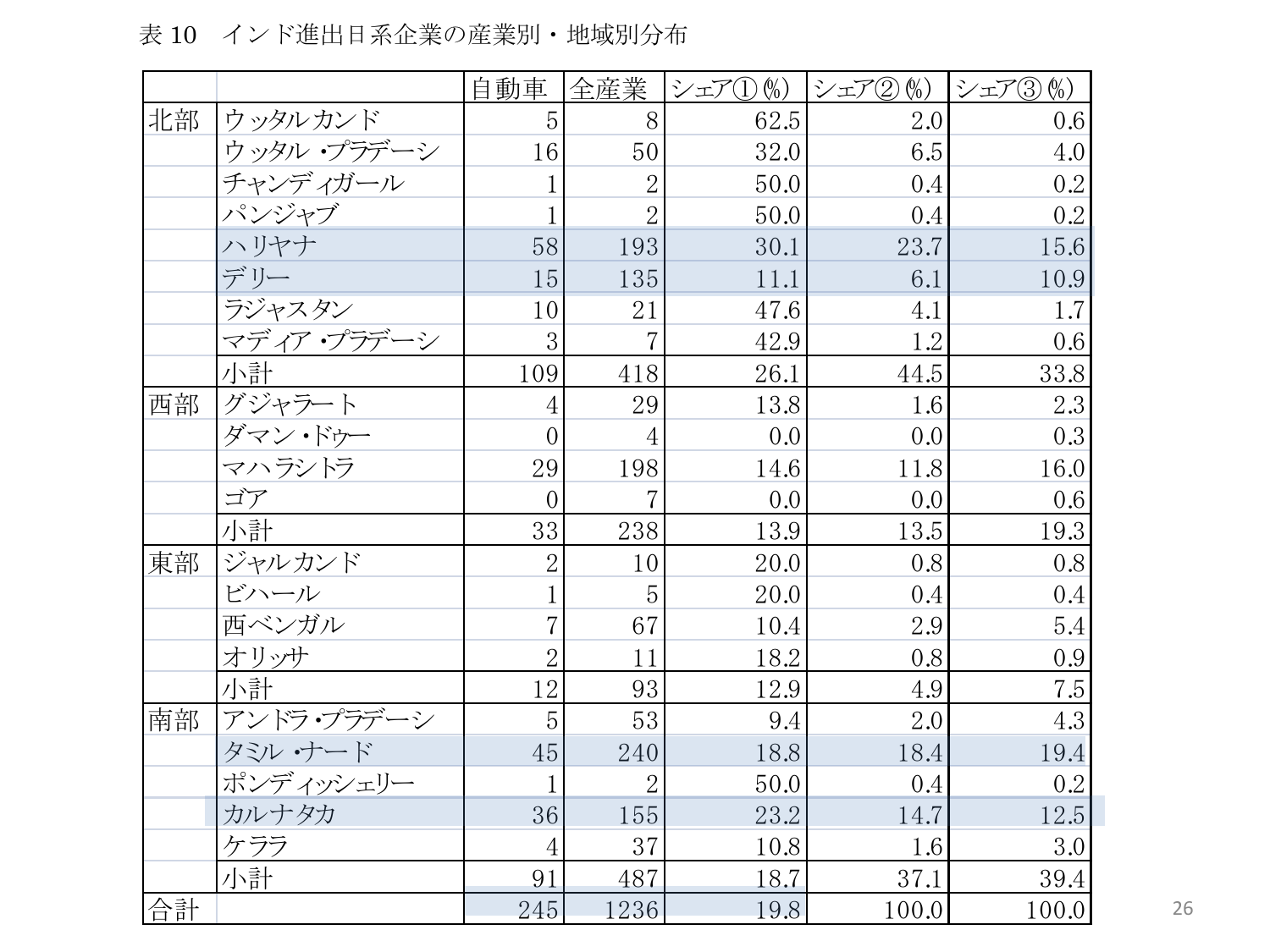#### ODA (Commitment Base, 100 million Yen)

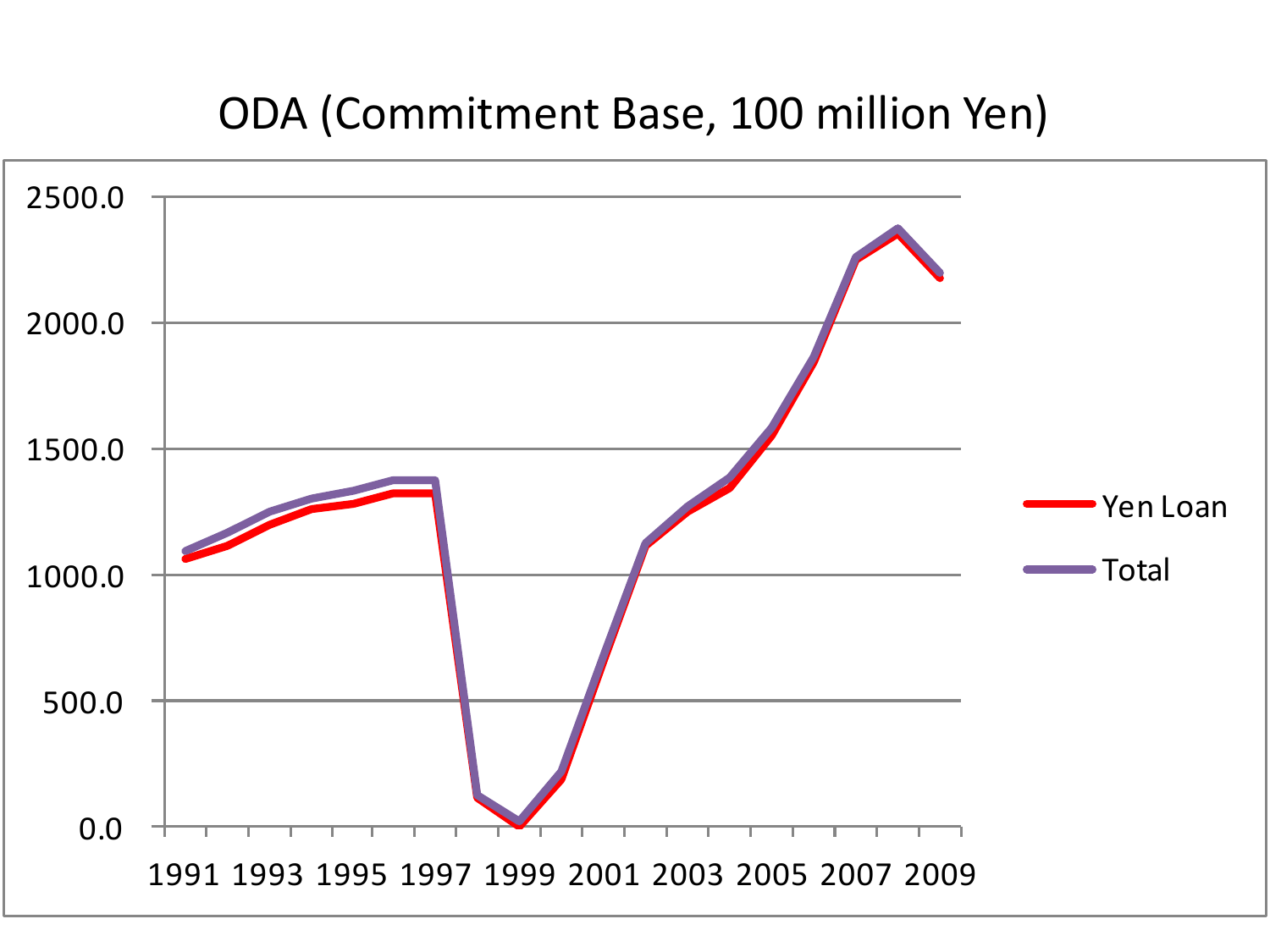#### ODA (Actual Base, 100 million Yen)

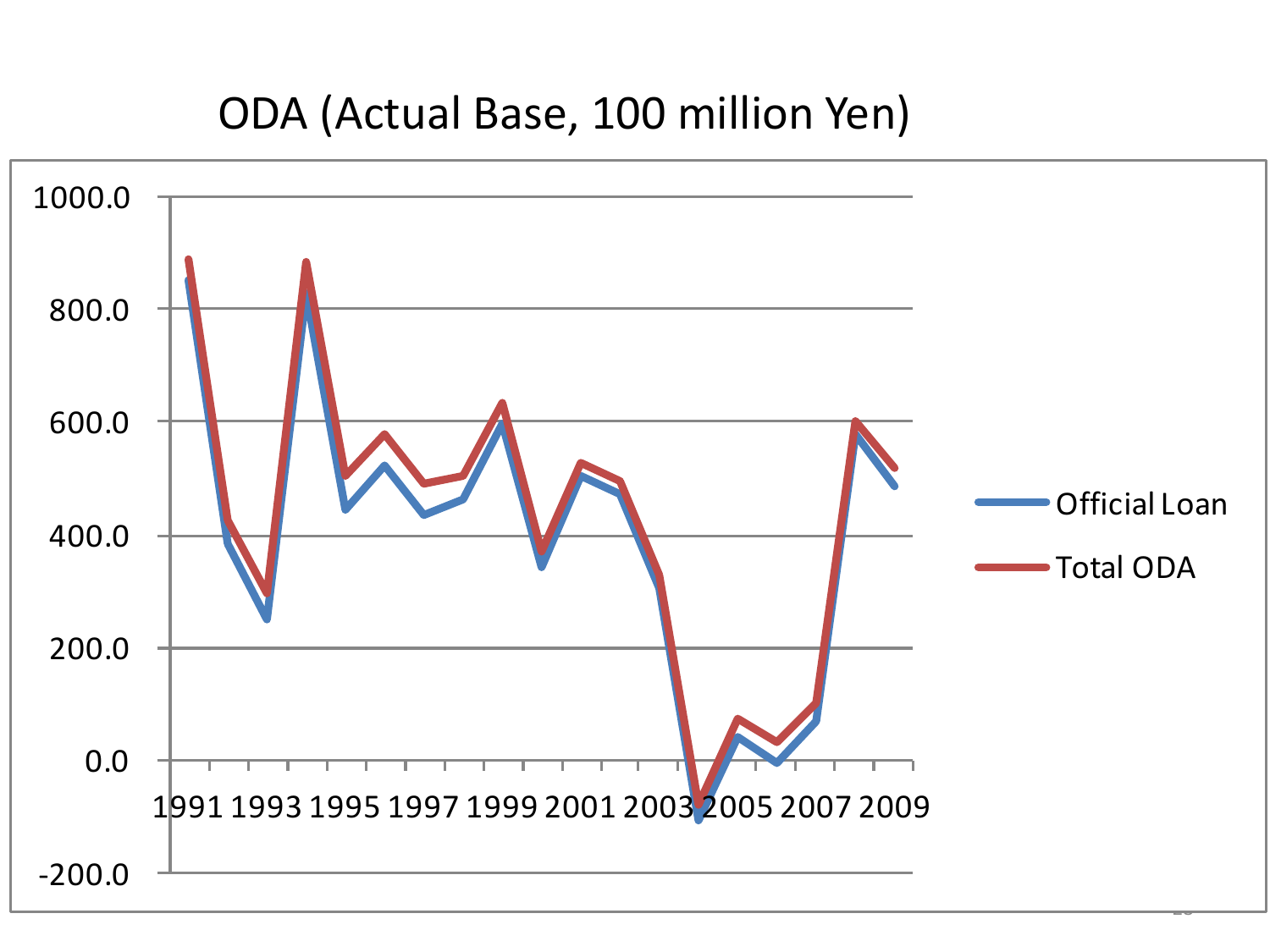4 Bilateral Labor Flow between India and Japan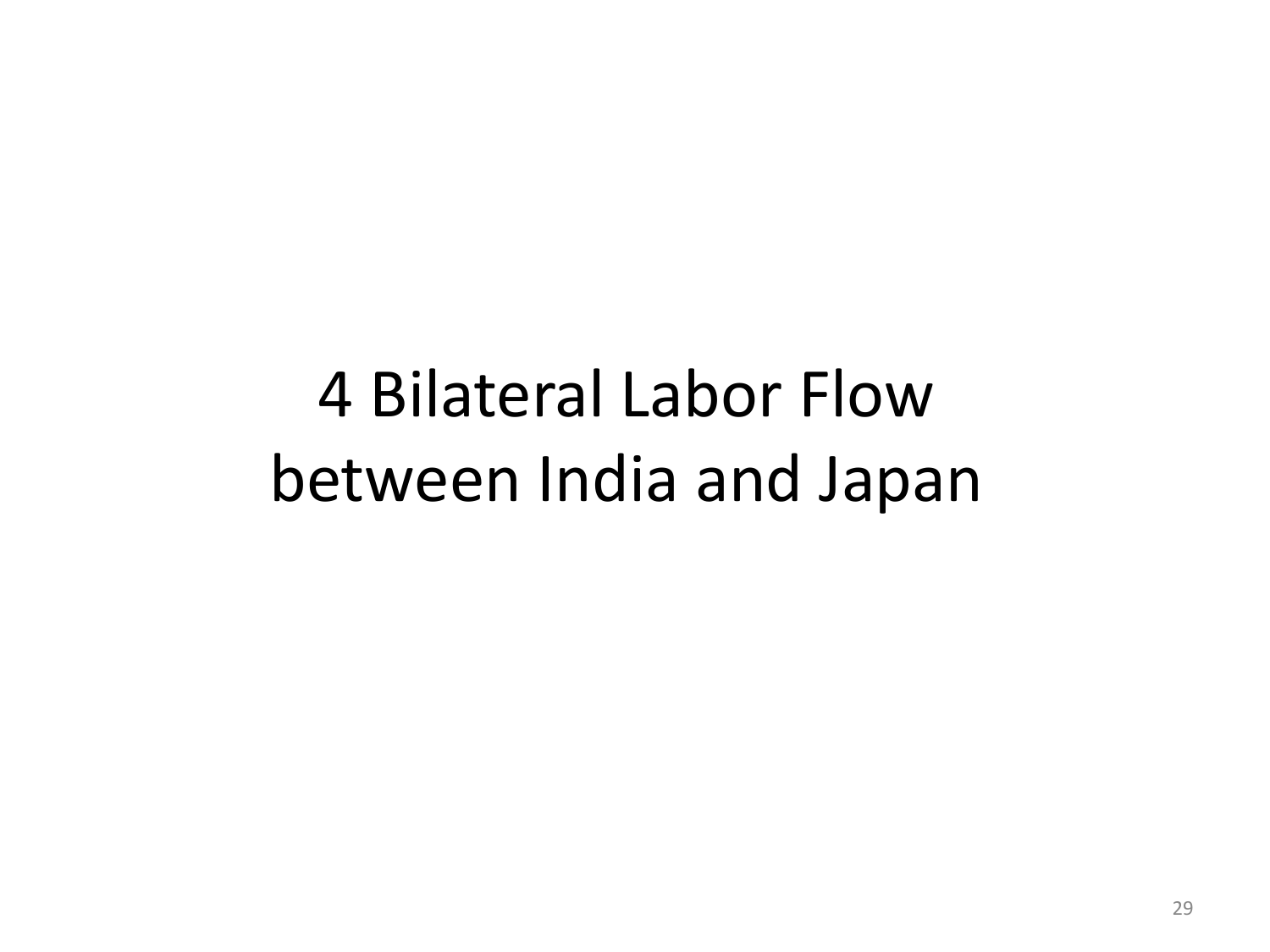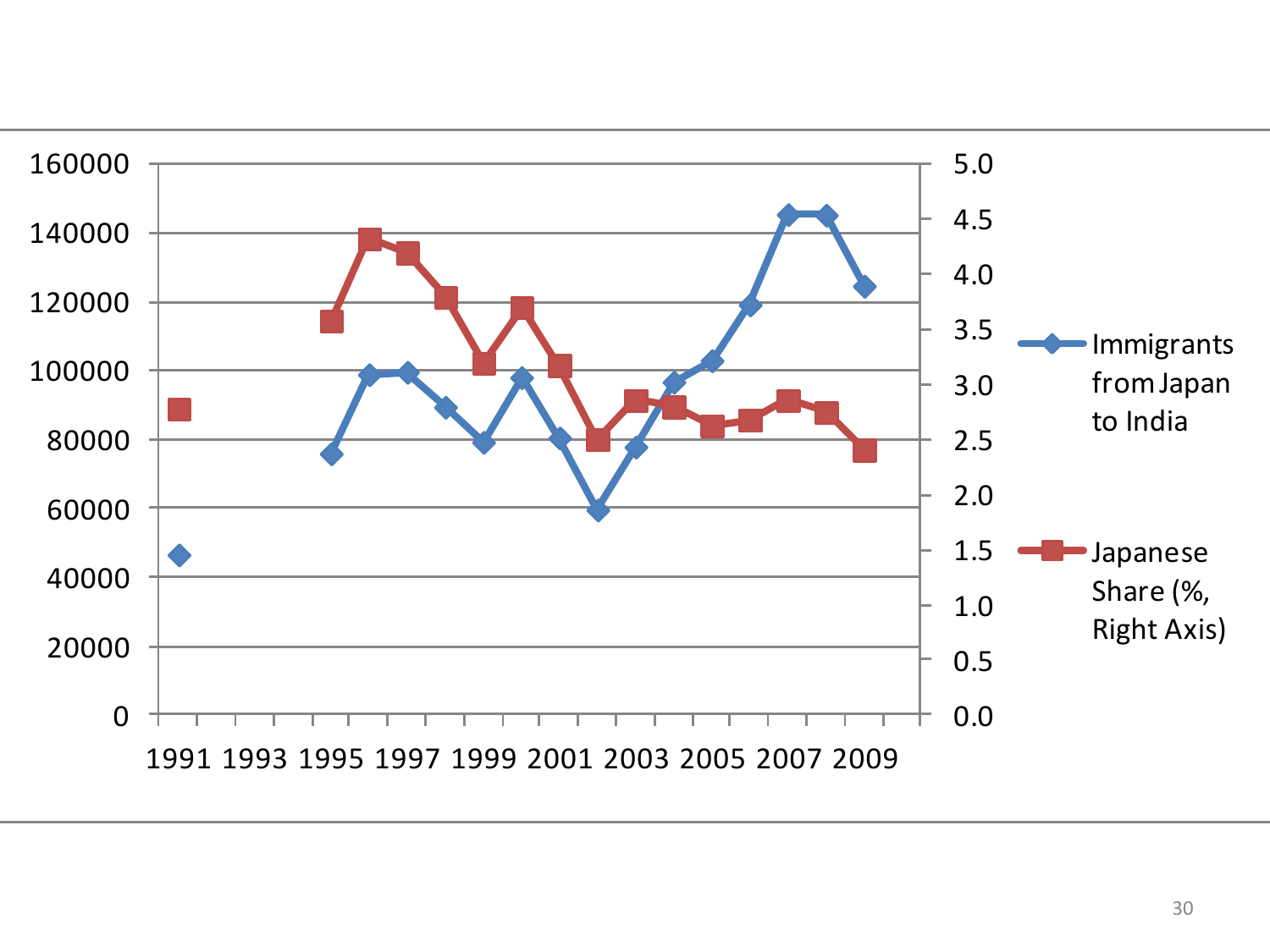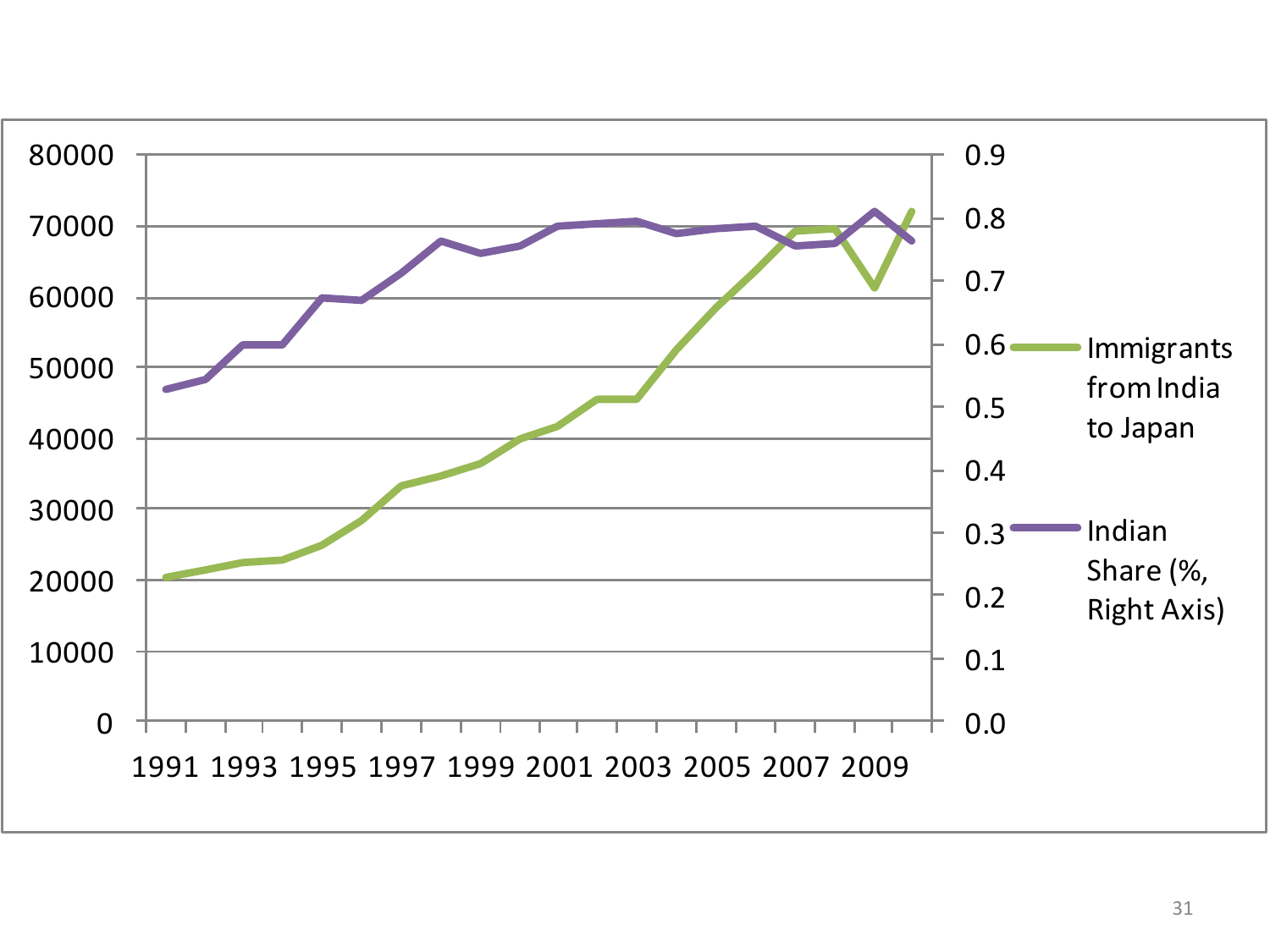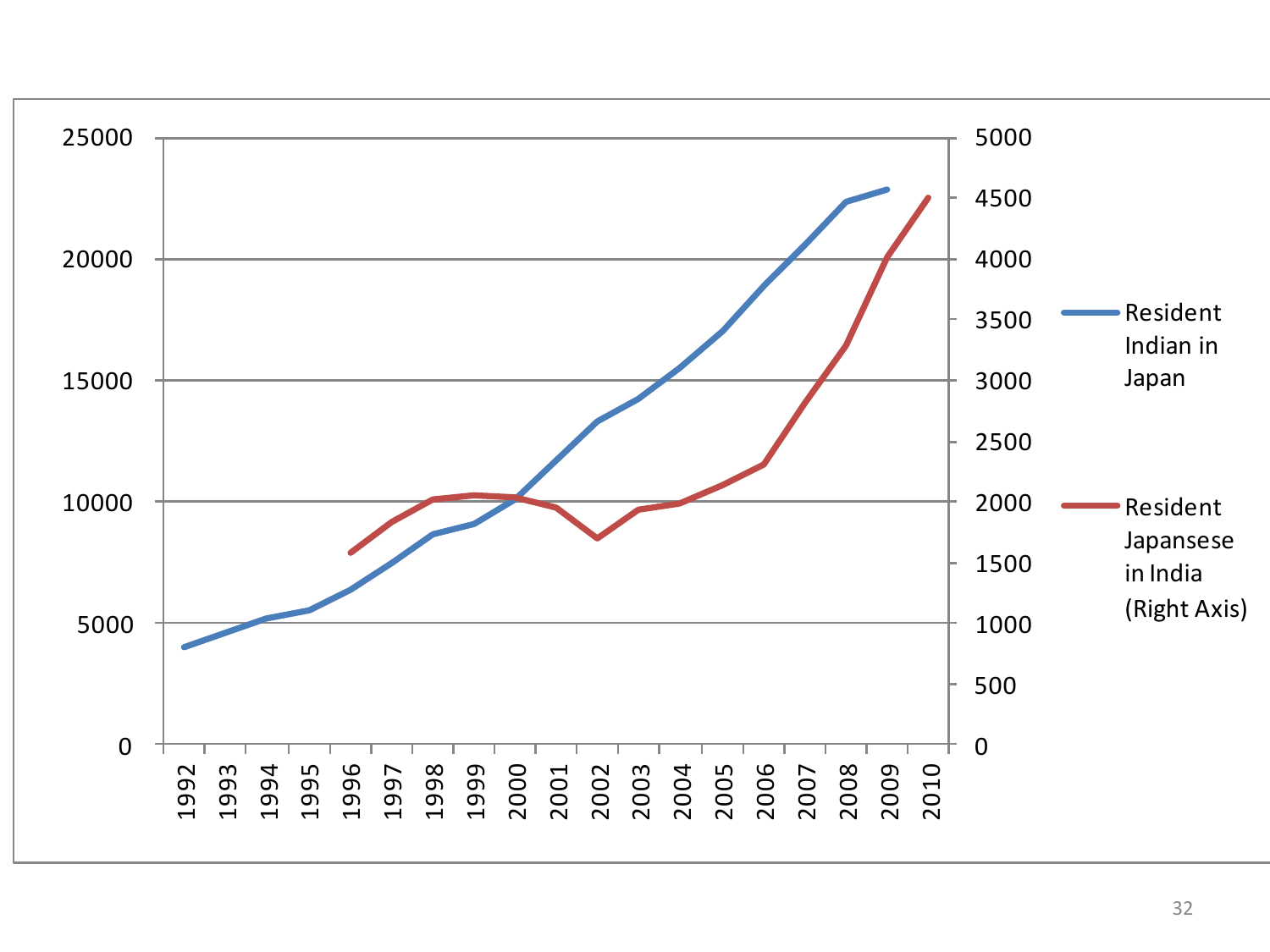- From 1923 (Great Kanto Earthquake) to 1980s: Kobe was the most populated area in terms of resident Indians.
- From 1980s to 2000: Indian Population in Tokyo  $>$  Hyogo (Kobe). Male workers without Family were common.
- Since 2000: Increase in IT workers and their family. But, Indian students are still only 700 while Bangladeshi students are 1700.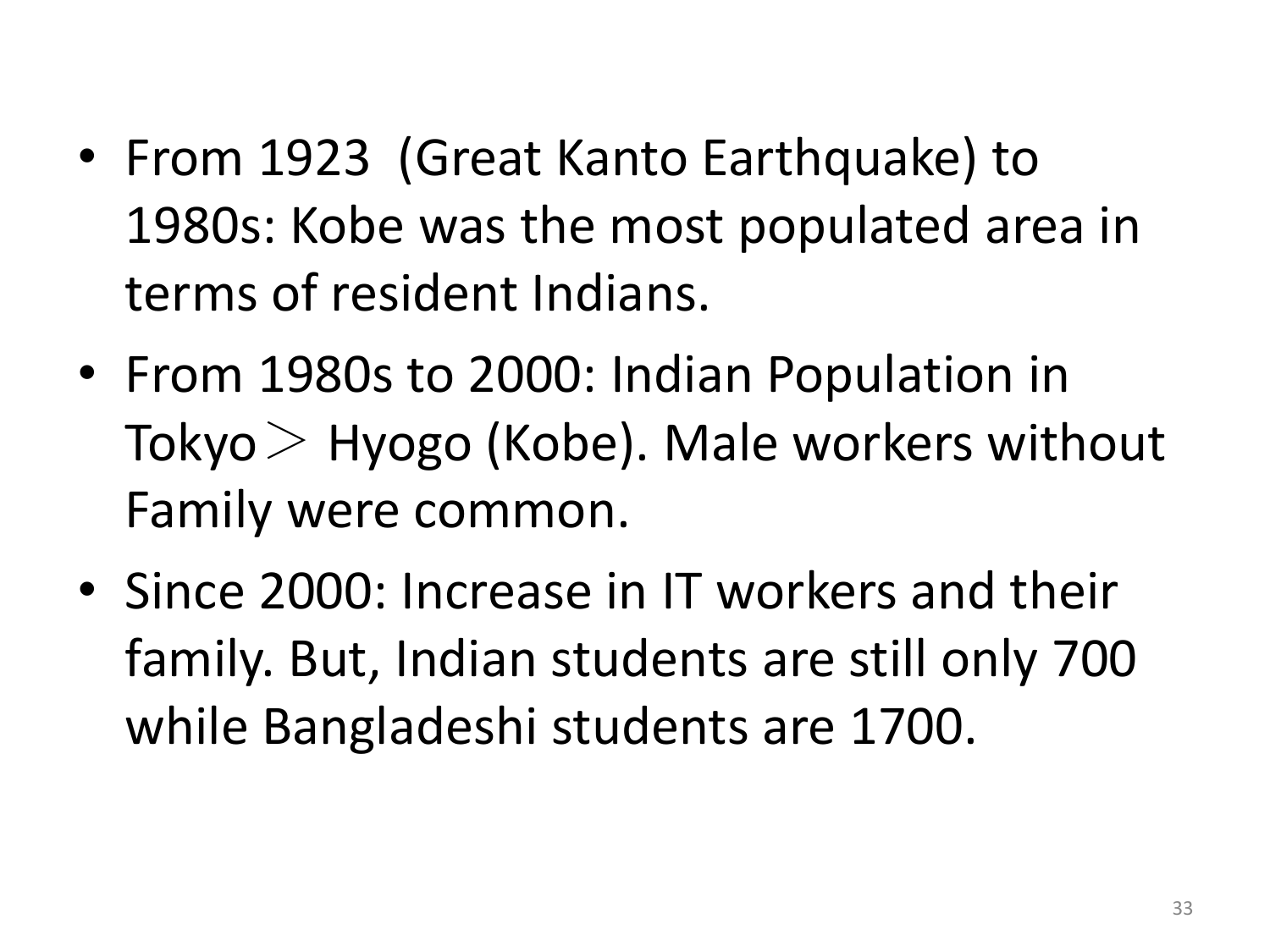# 5 Closing Remarks

- India disagreed San Francisco Peace Treaty. Reasons: (1) Allied force remains, (2) Allies still occupies Okinawa and Ogasawara, (3) USSR and China do not participate in the Treaty. India regarded the Treaty not to contribute to the complete Independence of Japan.
- But, on the day when San Francisco Peace Treaty started to be implemented in 1952, India declared the end of war against Japan. Indian liaison office in Tokyo was promoted as Embassy of India.
- 1952: Treaty of Peace Between Japan and India. Signed in June and Implemented in August.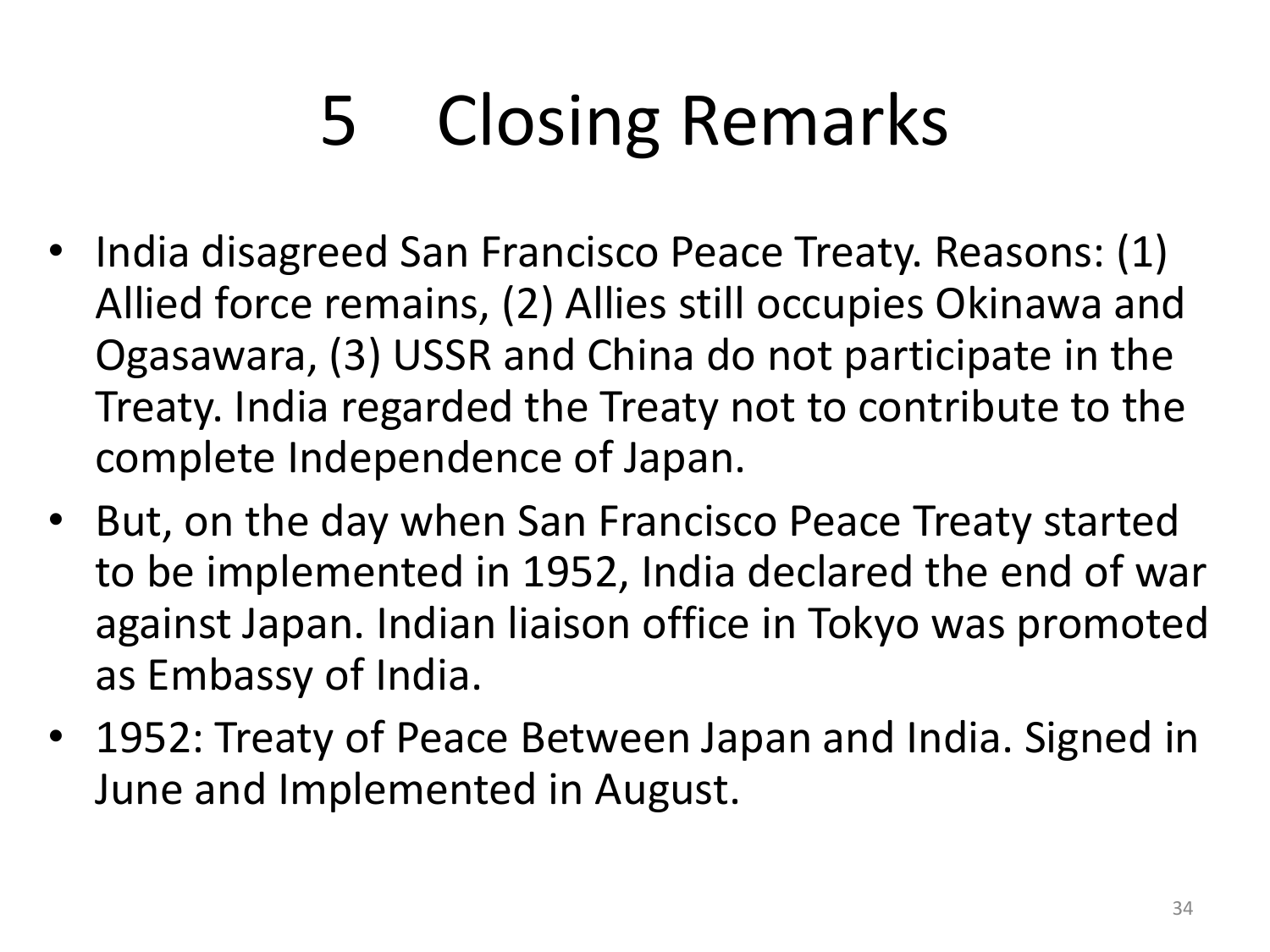- ``There shall be firm and perpetual peace and amity between Japan and India and their peoples'' (Article 1)
- Pease Treaty between Japan and India: (1) India waives all reparations claims against Japan. (2) India will return frozen Japanese property in India.
- San Francisco Peace Treaty: (1) Confirming reparations claims against Japan, (2) Allies' Right to dispose Japan oversee assets.
- Background of Pease Treaty between Japan and India: Justice Pal 's Judgment in Tokyo War Crimes Tribunal and Prime Minister J. Nehru's serious interest on construction of India-Japan relations.
- Japan's financial aid to India under the balance of payment crisis in 1991: The Current Prime Minster Manmohan Singh appreciates.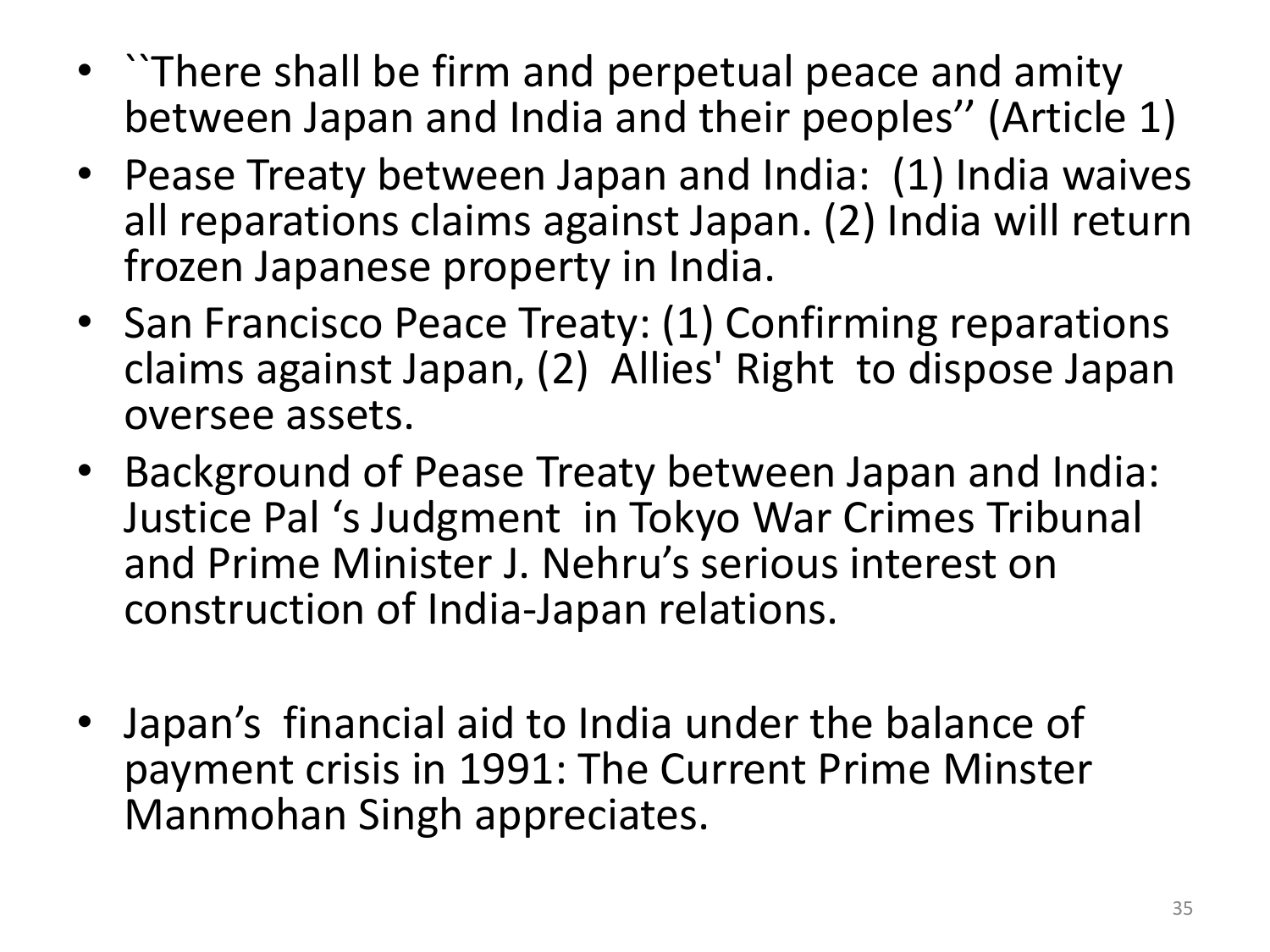• I expect the success of CEPA and large technological and financial aid such as DMIC for enhancing the deeper economic relations between India and Japan.